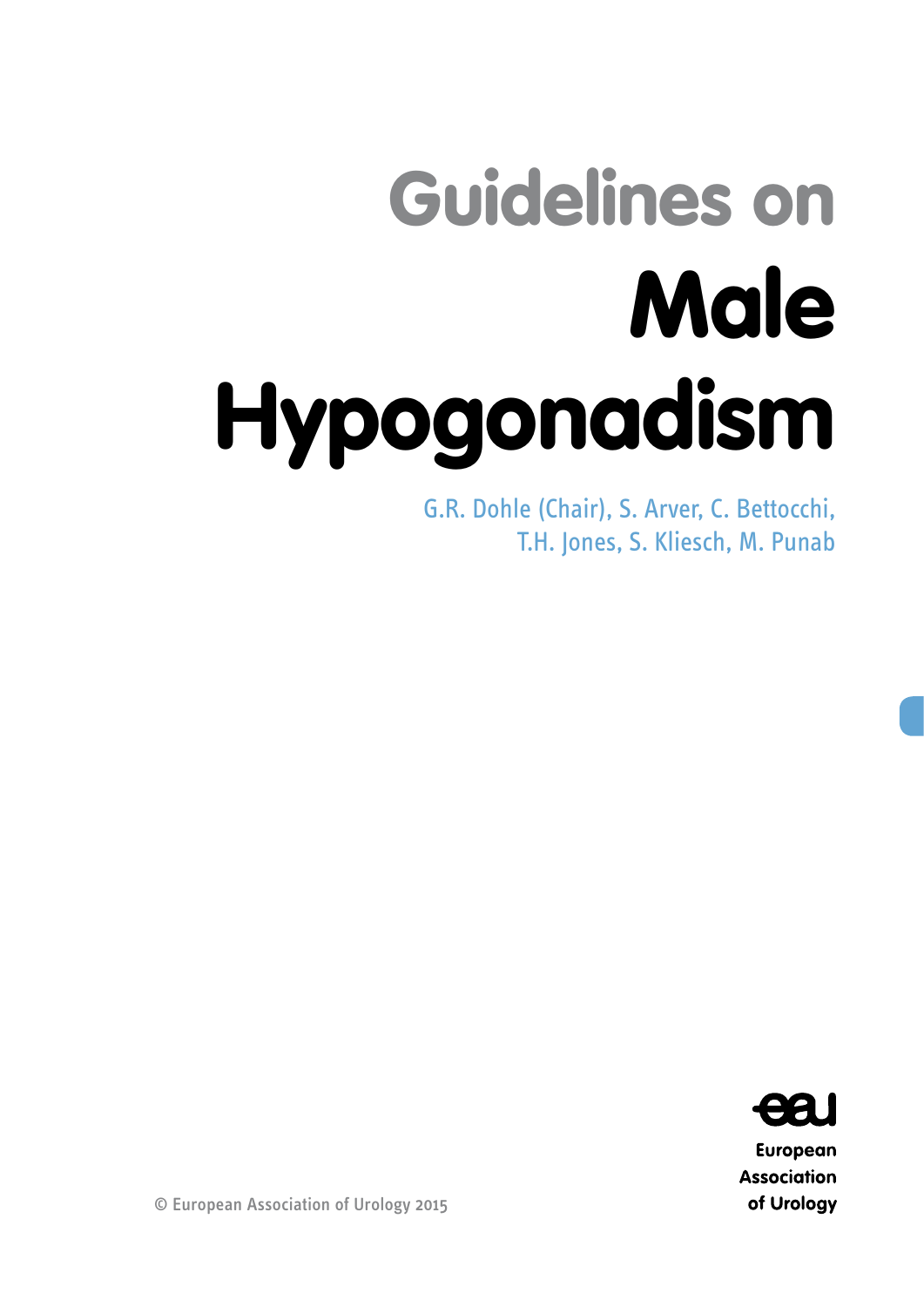## **TABLE OF CONTENTS PAGE**

| 1. |     | <b>INTRODUCTION</b> |                              |                                                                           | 4                                |
|----|-----|---------------------|------------------------------|---------------------------------------------------------------------------|----------------------------------|
|    | 1.1 | Aim                 |                              |                                                                           | 4                                |
|    | 1.2 |                     | Publication history          |                                                                           | 4                                |
|    | 1.3 |                     | Panel composition            |                                                                           | $\overline{4}$                   |
| 2. |     | <b>METHODS</b>      |                              |                                                                           | 4                                |
| 3. |     |                     |                              | EPIDEMIOLOGY, AETIOLOGY AND PATHOLOGY                                     | 5                                |
|    | 3.1 | Epidemiology        |                              |                                                                           | 5                                |
|    |     | 3.1.1               |                              | Role of testosterone for male reproductive health                         | 5                                |
|    | 3.2 | Physiology          |                              |                                                                           | $\mathbf 5$                      |
|    |     | 3.2.1               |                              | The androgen receptor                                                     | 5                                |
|    | 3.3 | Aetiology           |                              |                                                                           | 6                                |
|    | 3.4 | Classification      |                              |                                                                           | 6                                |
|    |     | 3.4.1               |                              | Male hypogonadism of testicular origin (primary hypogonadism)             | 6                                |
|    |     | 3.4.2               |                              | Male hypogonadism of hypothalamic-hypopituitary origin (secondary         |                                  |
|    |     |                     | hypogonadism)                |                                                                           | $\overline{7}$                   |
|    |     | 3.4.3               |                              | Male hypogonadism due to mixed dysfunction of hypothalamus/pituitary and  |                                  |
|    |     | 3.4.4               | gonads                       | Male hypogonadism due to defects of androgen target organs                | $\overline{7}$<br>$\overline{7}$ |
| 4. |     |                     | <b>DIAGNOSTIC EVALUATION</b> |                                                                           | 9                                |
|    | 4.1 |                     | Clinical symptoms            |                                                                           | 9                                |
|    | 4.2 |                     |                              | History-taking and questionnaires                                         | 10                               |
|    | 4.3 |                     | Physical examination         |                                                                           | 10                               |
|    | 4.4 |                     |                              | Conclusion and recommendations for the diagnostic evaluation              | 10                               |
|    | 4.5 |                     |                              | Clinical consequences of hypogonadism                                     | 11                               |
|    |     | 4.5.1               |                              | Prenatal androgen deficiency                                              | 11                               |
|    |     | 4.5.2               |                              | Prepubertal onset of androgen deficiency                                  | 11                               |
|    |     | 4.5.3               |                              | Adult-onset hypogonadism                                                  | 12                               |
|    |     |                     | 4.5.3.1                      | Recommendations for screening men with adult-onset hypogonadism 12        |                                  |
| 5. |     |                     | <b>DISEASE MANAGEMENT</b>    |                                                                           | 13                               |
|    | 5.1 |                     |                              | Indications and contraindications for treatment                           | 13                               |
|    | 5.2 |                     | Benefits of treatment        |                                                                           | 13                               |
|    | 5.3 |                     | Choice of treatment          |                                                                           | 14                               |
|    |     | 5.3.1               | Preparations                 |                                                                           | 14                               |
|    |     |                     | 5.3.1.1                      | Testosterone undecanoate                                                  | 14                               |
|    |     |                     | 5.3.1.2                      | Testosterone cypionate and enanthate                                      | 14                               |
|    |     |                     | 5.3.1.3                      | Transdermal testosterone                                                  | 14                               |
|    |     |                     | 5.3.1.4                      | Sublingual and buccal testosterone                                        | 14                               |
|    |     |                     | 5.3.1.5                      | Subdermal depots                                                          | 14                               |
|    | 5.4 |                     |                              | Hypogonadism and fertility issues                                         | 15                               |
|    | 5.5 |                     |                              | Recommendations for testosterone replacement therapy                      | 16                               |
|    | 5.6 |                     |                              | Risk factors in testosterone treatment                                    | 16                               |
|    |     | 5.6.1<br>5.6.2      |                              | Male breast cancer                                                        | 16<br>16                         |
|    |     | 5.6.3               |                              | Risk for prostate cancer<br>Cardiovascular diseases                       | 16                               |
|    |     | 5.6.4               |                              | Obstructive sleep apnoea                                                  | 17                               |
|    | 5.7 |                     |                              | Conclusions and recommendations on risk factors in testosterone treatment | 18                               |
| 6. |     | FOLLOW-UP           |                              |                                                                           | 18                               |
|    | 6.1 |                     |                              | Monitoring of patients receiving testosterone replacement therapy         | 18                               |
|    | 6.2 |                     | Testosterone level           |                                                                           | 18                               |
|    | 6.3 | Bone density        |                              |                                                                           | 19                               |
|    | 6.4 | Haematocrit         |                              |                                                                           | 19                               |
|    | 6.5 | Prostate safety     |                              |                                                                           | 19                               |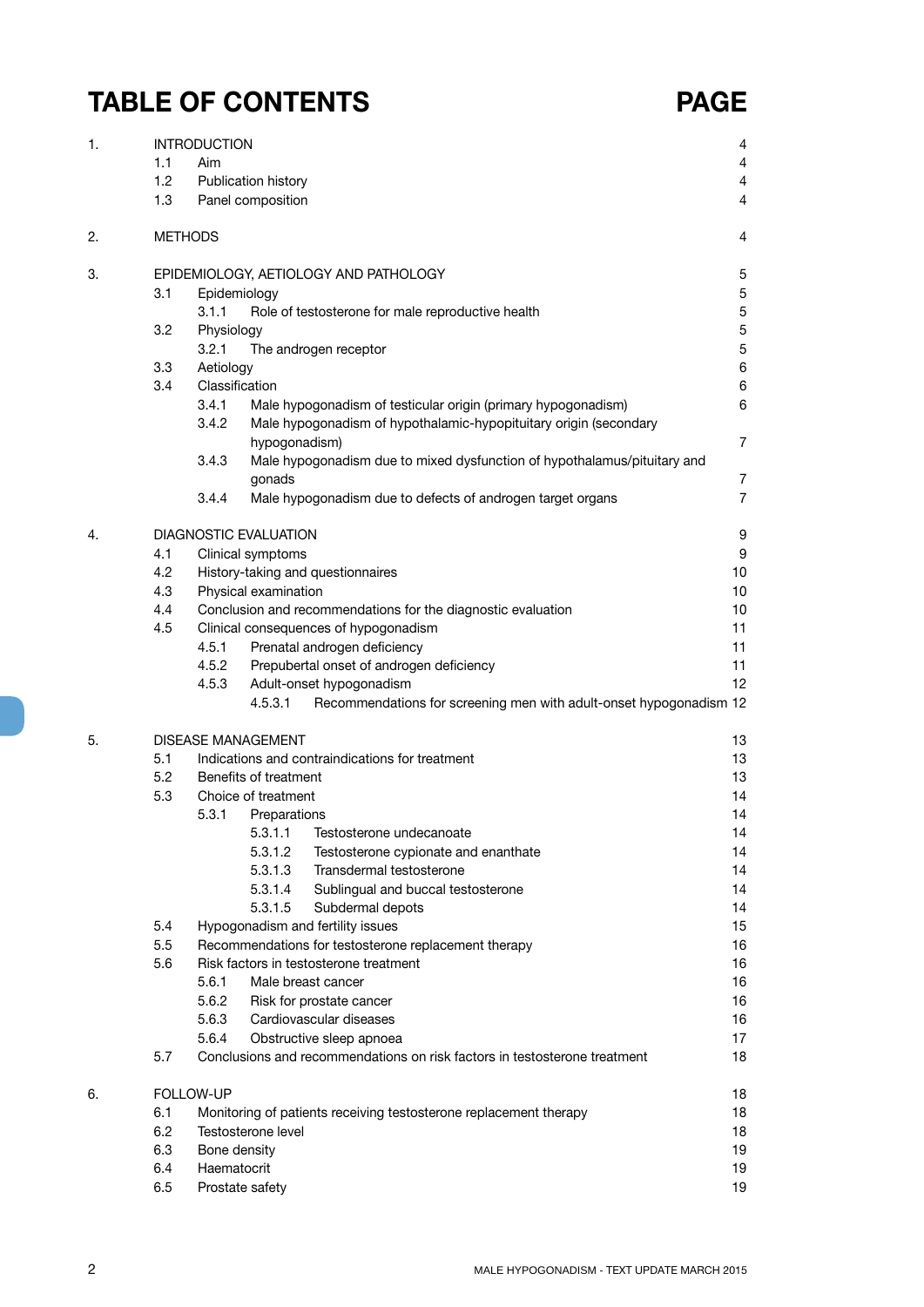|    | 6.6<br>6.7 | Cardiovascular monitoring<br>Recommendations for follow-up | 19<br>19 |
|----|------------|------------------------------------------------------------|----------|
|    |            | <b>REFERENCES</b>                                          | 20       |
| 8. |            | <b>CONFLICT OF INTEREST</b>                                | 26       |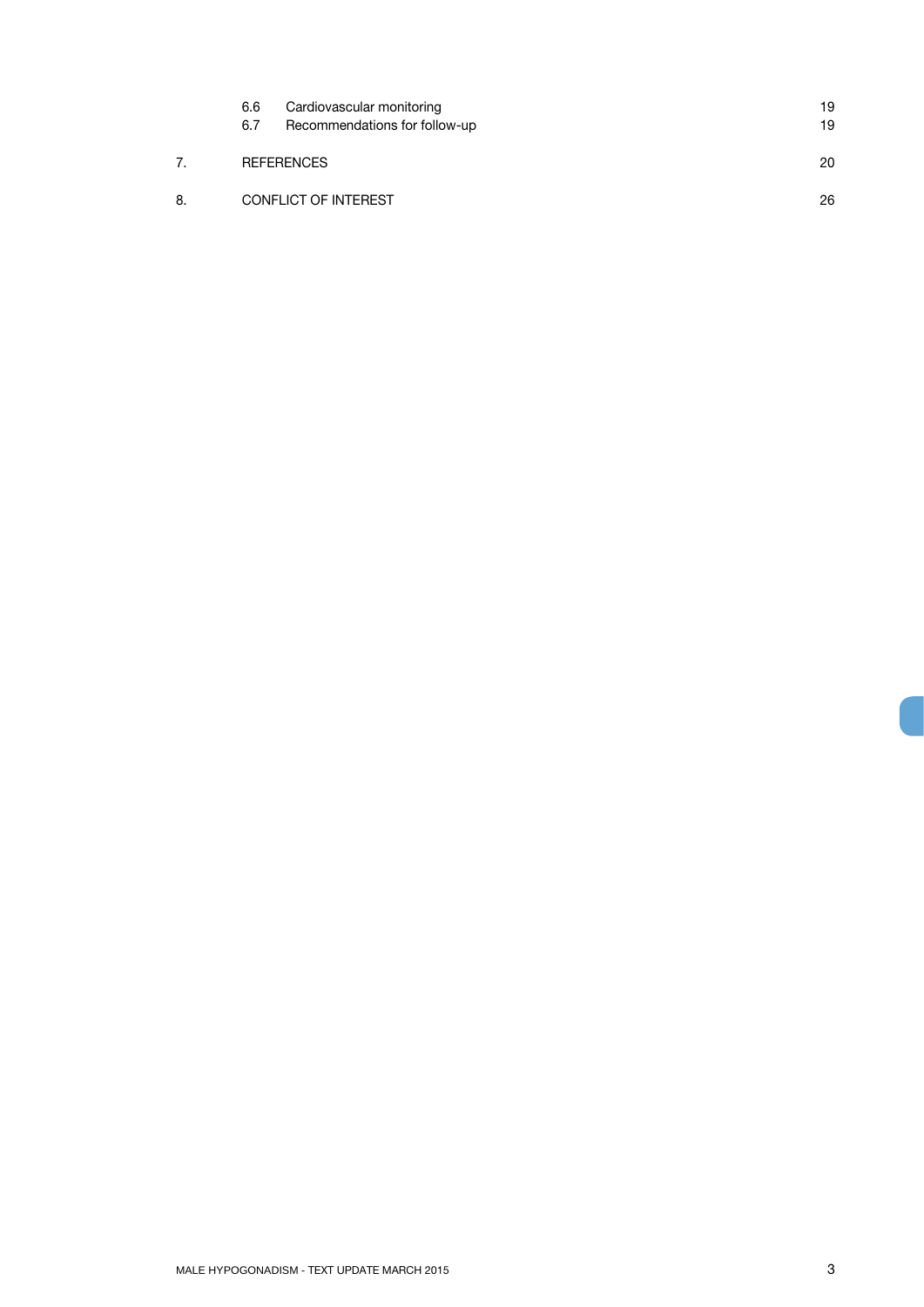## <span id="page-3-0"></span>**1. INTRODUCTION**

### **1.1 Aim**

Androgens play a crucial role in the development and maintenance of male reproductive and sexual functions, body composition, bone health, and behaviour. Low levels of circulating androgens in utero can cause disturbances in male sexual development, resulting in congenital abnormalities of the male reproductive tract. Later in life, this may cause reduced fertility, sexual dysfunction, decreased muscle formation and bone mineralisation, disturbances of fat metabolism, and cognitive dysfunction. Testosterone levels decrease slightly as a process of ageing: signs and symptoms caused by this decline can be considered a normal part of ageing. However, low testosterone levels are also associated with obesity and several chronic diseases, and some symptomatic patients may benefit from testosterone treatment. This document presents the European Association of Urology (EAU) Guidelines on the diagnosis and treatment of male hypogonadism, with the aim to provide practical recommendations on how to deal with primary hypogonadism and ageing-related decline in testosterone in male patients, as well as the treatment of testosterone deficiencies.

#### **1.2 Publication history**

The present Male Hypogonadism Guidelines are a revision of the first edition of the EAU Guidelines on Male Hypogonadism published in 2012.

This 2015 version has been updated and re-formatted according to the EAU template for non-oncology Guidelines, so that all Guidelines follow a similar format.

A quick reference document (pocket guidelines) is available, both in print and in a number of versions for mobile devices, presenting the main findings of the Male Hypogonadism Guidelines. These are abridged versions which may require consultation together with the full text versions. All available material can be viewed and downloaded for personal use at the EAU website. The EAU website also includes a selection of EAU guidelines articles as well as translations produced by national urological associations: http://www.uroweb.org/guidelines/online-guidelines/.

This document was peer-reviewed prior to publication.

#### **1.3 Panel composition**

The EAU Male Hypogonadism Panel consists of a multidisciplinary group of experts, including urologists specialising in the treatment of infertility, endocrinologists and andrologists.

## **2. METHODS**

References used in this text are graded according to their Level of Evidence (LE) and Guidelines are given a Grade of Recommendation (GR). In this 2015 EAU Guidelines compilation, all standard information on LE and GR has been taken out of the individual Guidelines topics for the sake of brevity. The methodology section (see the introduction chapter of the complete book) outlines the LE and GR criteria which are used throughout the Guidelines, according to a classification system modified from the Oxford Centre for Evidence-based Medicine Levels of Evidence.

The recommendations provided in the current guidelines are based on a systematic literature search and review performed by the panel members. MedLine, Embase and Cochrane databases were searched to identify original articles and review articles. The controlled vocabulary of the Medical Subject Headings (MeSH) database was used alongside a 'free-text' protocol, combining 'male hypogonadism' with the terms 'diagnosis', 'epidemiology', 'investigations', 'treatment', 'testosterone', 'androgens' and 'hypogonadism'. All articles published before November 2014 were considered for review. The expert panel reviewed these records and selected articles with the highest level of evidence in accordance with a rating schedule adapted from the Oxford Centre for Evidence-Based Medicine levels of evidence.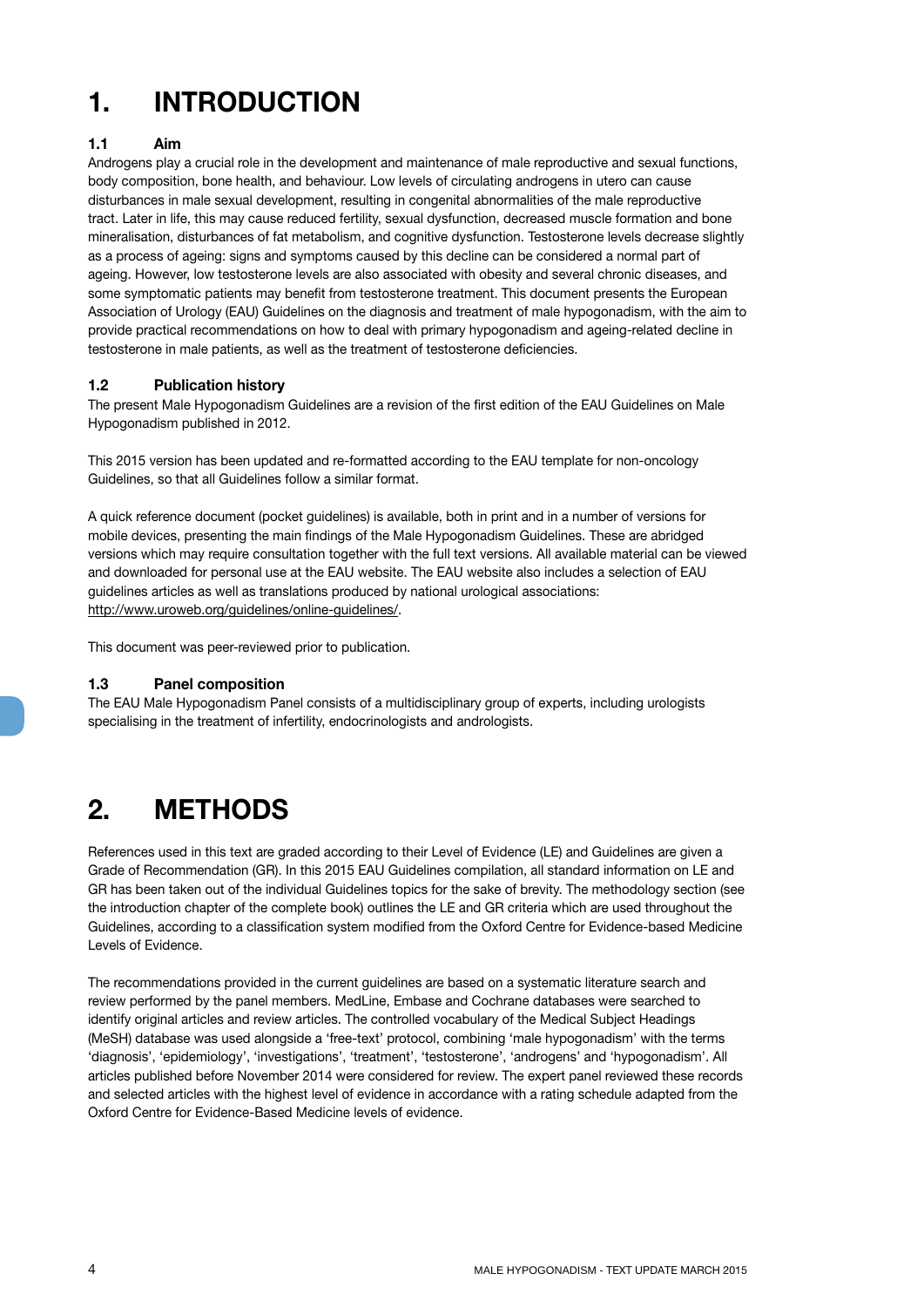## <span id="page-4-0"></span>**3. EPIDEMIOLOGY, AETIOLOGY AND PATHOLOGY**

#### **3.1 Epidemiology**

Definition: male hypogonadism is a clinical syndrome caused by androgen deficiency which may adversely affect multiple organ functions and quality of life (QoL) [1].

Androgen deficiency increases slightly with age also in healthy men [2, 3]. In middle-aged men, the incidence of biochemical hypogonadism varies from 2,1-12.8% [4]. The incidence of low testosterone and symptoms of hypogonadism in men aged 40-79 varies form 2.1-5.7% [3, 4]. Hypogonadism is more prevalent in older men, in men with obesity, those with co-morbidities, and in men with a poor health status.

#### *3.1.1 Role of testosterone for male reproductive health*

Androgens, which are produced by the testis and by the adrenal glands, play a pivotal role in male reproductive and sexual function. Androgens are crucial for the development of male reproductive organs, such as the epididymis, vas deferens, seminal vesicle, prostate and penis. In addition, androgens are needed for puberty, male fertility, male sexual function, muscle formation, body composition, bone mineralisation, fat metabolism, and cognitive functions [5].

#### **3.2 Physiology**

Male sexual development starts between the 7th and 12th week of gestation. The undifferentiated gonads develop into a foetal testis through expression of multiple genes located on the short arm of the Y chromosome, including the sex-determining region of the Y chromosome (SRY gene complex) and the SOX genes on chromosome 17 [6]. The foetal testis produces three hormones: testosterone, insulin-like peptide 3 (INSL3) and anti-Müllerian hormone (AMH). Testosterone is needed for the stabilisation of the Wolffian ducts, resulting in formation of the epididymis, vas deferens and seminal vesicle. AMH activity results in regression of the Müllerian ducts (Figure 1). INSL3 and AMH regulate testicular descent.

Under the influence of intratesticular testosterone, the number of gonocytes per tubule increases threefold during the foetal period [7]. In addition, testosterone is needed for development of the prostate, penis and scrotum. However, in these organs testosterone is converted into the more potent metabolite  $5\alpha$ -dihydrotestosterone (DHT) by the enzyme  $5\alpha$ -reductase. Testosterone and DHT are required for penile growth, both activating the androgen receptor [8].

Intratesticular testosterone is needed to maintain the spermatogenic process and to inhibit germ cell apoptosis [9]. The seminiferous tubules of the testes are exposed to concentrations of testosterone 25-100 times greater than circulating levels. Suppression of gonadotrophins (e.g. through excessive testosterone abuse) results in a reduced number of spermatozoa in the ejaculate and hypospermatogenesis [10]. Complete inhibition of intratesticular testosterone results in full cessation of meiosis up to the level of round spermatids [11, 12]. Testosterone does not appear to act directly on the germ cells, but functions through the Sertoli cells by expression of the androgen receptor (AR) and influencing the seminiferous tubular microenvironment [11]. Testosterone can also be metabolised into oestradiol by aromatase, present in fat tissue, the prostate, the testes and bone. Oestradiol is essential for bone mineralisation, also in men [13]. The production of testosterone is controlled in the foetus by placental choriongonadotropin (hCG) and after birth by luteinising hormone (LH) from the pituitary gland. Immediately after birth, serum testosterone levels reach adult concentrations over several months (minipuberty). Thereafter and until puberty, testosterone levels are low, thus preventing male virilisation. Puberty starts with the production of gonadotrophins, initiated by gonadotrophinreleasing hormone (GnRH) secretion from the hypothalamus and resulting in testosterone production, male sexual characteristics and spermatogenesis [14]. Figure 1 shows the development of the male reproductive system.

#### *3.2.1 The androgen receptor*

Testosterone exerts its action through the AR, located in the cytoplasm and nucleus of target cells. During the foetal period, testosterone increases the number of ARs by increasing the number of cells with the AR, but also by increasing the number of ARs in each individual cell [8, 13]. The AR gene is located on the X chromosome (Xq 11-12): defects and mutations in the AR gene can result in male sexual maldevelopment, which may cause testicular feminisation or low virilisation (i.e. disorder of sexual development [DSD]). Less severe mutations in the AR gene may cause mild forms of androgen resistance and male infertility [15]. In exon 1 of the gene, the transactivation domain consists of a trinucleotide tract (cytosine-adenine-guanine [CAG-repeats]) of variable length. Androgen sensitivity may be influenced by the length of the CAG repeats in exon 1 of the AR gene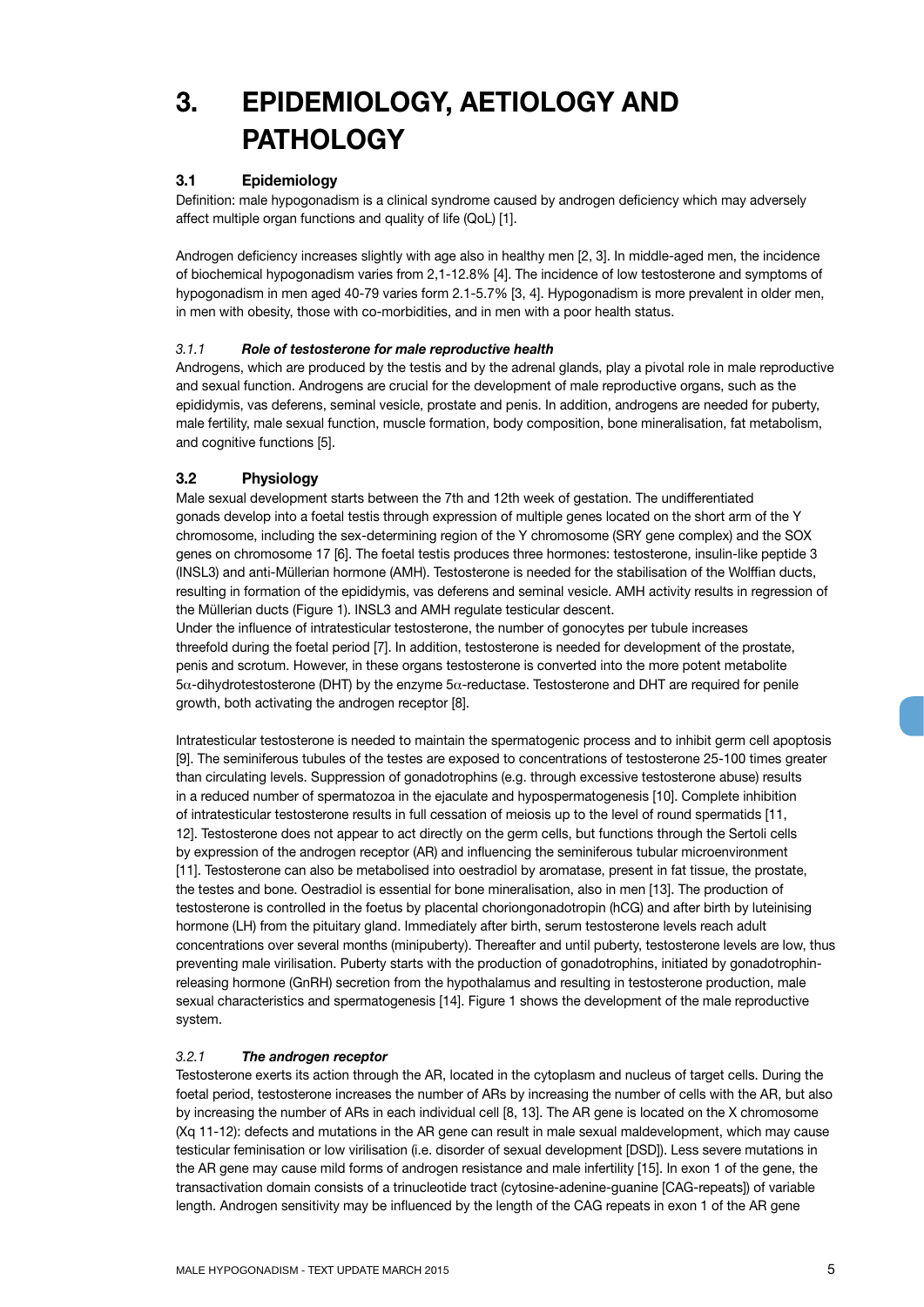<span id="page-5-0"></span>[15]. The AR CAG repeat length is inversely correlated with serum total and bioavailable testosterone and oestradiol in men. Shorter repeats have been associated with an increased risk for prostate disease, and longer repeats with reduced androgen action in several tissues [16]. CAG repeat number may influence androgenic phenotypical effects, even in case of normal testosterone levels [17].

#### **Conclusion**

| Testosterone is essential for normal male development. |
|--------------------------------------------------------|
|--------------------------------------------------------|





*FSH = follicle-stimulating hormone; LH = luteinising hormone; SRY = sex determining region of the Y chromosome; INSL3= insulin-like peptide 3.*

#### **3.3 Aetiology**

Hypogonadism results from testicular failure, or is due to the disruption of one or several levels of the hypothalamic-pituitary-gonadal axis (Figure 2).

Male hypogonadism can be classified in accordance with disturbances at the level of:

- the testes (primary hypogonadism);
- the hypothalamus and pituitary (secondary hypogonadism);
- the hypothalamus/pituitary and gonads (hypogonadism in adult men);
- androgen target organs (androgen insensitivity/resistance).

#### **3.4 Classification**

#### *3.4.1 Male hypogonadism of testicular origin (primary hypogonadism)*

Primary testicular failure is the most frequent cause of hypogonadism and results in low testosterone levels, impairment of spermatogenesis and elevated gonadotrophins. The most important clinical forms of primary hypogonadism are Klinefelter syndrome and testicular tumours.

Klinefelter syndrome affects 0.2% of the male population. It is the most frequent form of male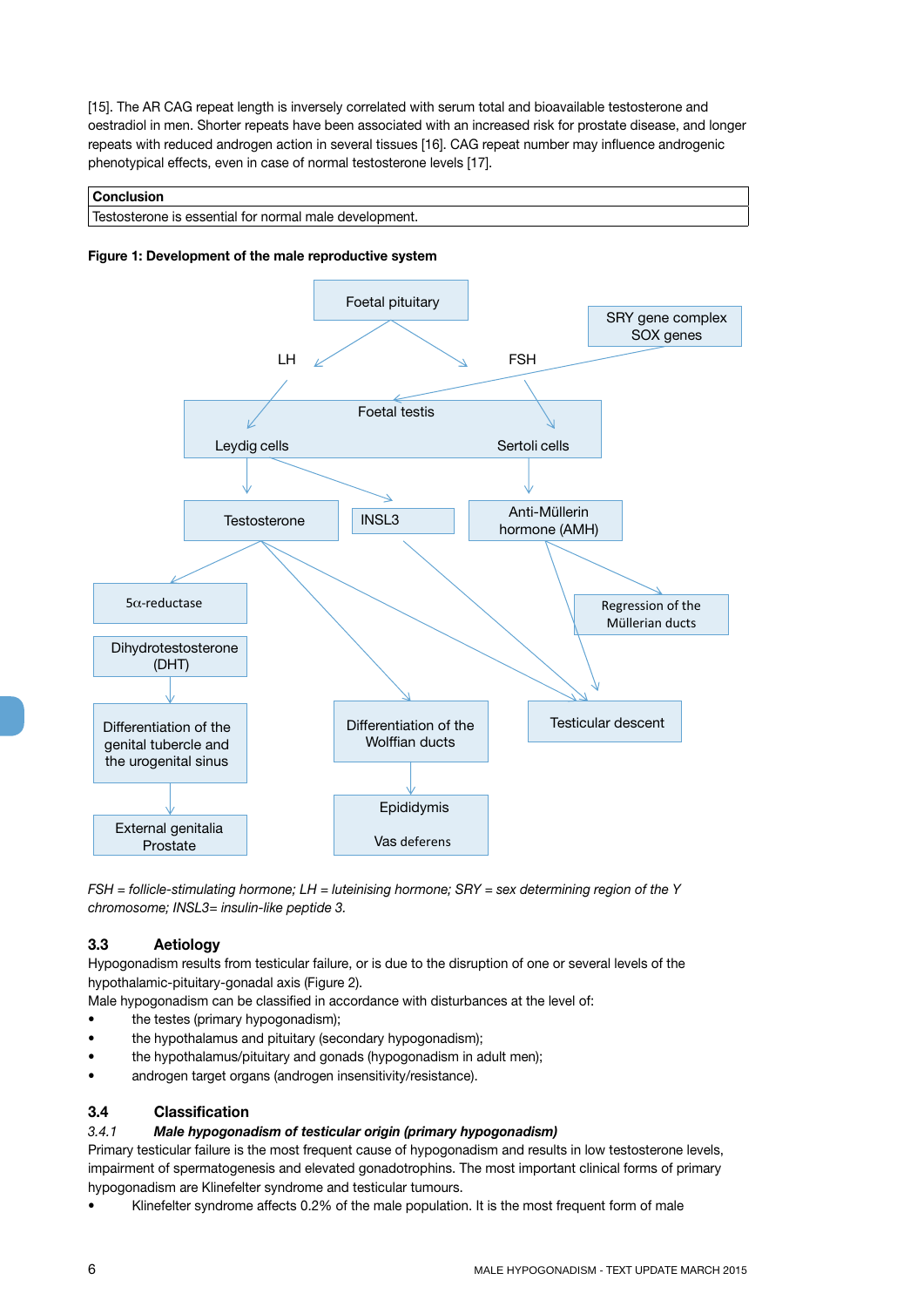hypogonadism and the most common numerical chromosomal aberration, with 47,XXY in 90% of cases [18]. It arises due to non-disjunction during paternal or maternal meiotic division of germ cells [19].

<span id="page-6-0"></span>Testicular tumours are the most frequent type of cancer in young males after puberty. Risk factors are contralateral germ cell cancer, maldescended testes, gonadal dysgenesis, infertility, testicular atrophy and familial germ cell cancer. Twenty-five per cent of men with testicular tumours develop testosterone deficiency after treatment [20-22].

The main reasons for primary testicular failure are summarised in Table 1.

#### *3.4.2 Male hypogonadism of hypothalamic-hypopituitary origin (secondary hypogonadism)*

Central defects of the hypothalamus or pituitary cause secondary testicular failure. Identifying secondary hypogonadism is of clinical importance, as it can be a consequence of pituitary pathology (including prolactinomas) and can cause infertility, which can be restored by hormonal stimulation in most patients with secondary hypogonadism.

The most relevant forms of secondary hypogonadism are:

- • *Hyperprolactinemia* (HP), caused by prolactin-secreting pituitary adenomas (prolactinomas) (microprolactinomas < 10 mm in diameter vs. macroprolactinomas) or drug-induced (by dopamine-antagonistic effects of substances such as phenothiazine, imipramine, risperidone and metoclopramide); additional causes may be chronic renal failure or hypothyroidism.
- • *Isolated* (formerly termed idiopathic) *hypogonadotrophic hypogonadism* (IHH).
- Kallmann syndrome (hypogonadotrophic hypogonadism with anosmia, genetically determined, prevalence one in 10,000 males).

These disorders are characterised by disturbed hypothalamic secretion or action of GnRH, as a pathophysiology common to the diseases, resulting in impairment of pituitary LH and FSH secretion. An additional inborn error of migration and homing of GnRH-secreting neurons results in Kallmann syndrome [23, 24]. The most important symptom is the constitutional delay of puberty: it is the most common cause of delayed puberty (pubertas tarda) [25]. Other rare forms of secondary hypogonadism are listed in Table 2.

#### *3.4.3 Male hypogonadism due to mixed dysfunction of hypothalamus/pituitary and gonads*

Combined primary and secondary testicular failure results in low testosterone levels and variable gonadotrophin levels. Gonadotrophin levels depend on the predominant primary or secondary failure. This form is also known as late-onset hypogonadism and age-related hypogonadism [26, 27].

#### *3.4.4 Male hypogonadism due to defects of androgen target organs*

These forms are primarily rare defects and will not be further discussed in detail in these guidelines. There are AR defects with complete, partial and minimal androgen insensitivity syndrome; Reifenstein syndrome; bulbospinal muscular atrophy (Kennedy disease); as well as  $5\alpha$ -reductase deficiency (for a review, see Nieschlag et al. 2010) [28].

The classification of hypogonadism has therapeutic implications. In patients with secondary hypogonadism, hormonal stimulation with hCG and FSH or alternatively pulsatile GnRH treatment can restore fertility in most cases [29, 30]. Detailed evaluation may for example detect pituitary tumours, systemic disease, or testicular tumours. Combined forms of primary and secondary hypogonadism can be observed in ageing men, mostly obese, with a concomitant age-related decline in testosterone levels resulting from defects in testicular as well as hypothalamic-pituitary function.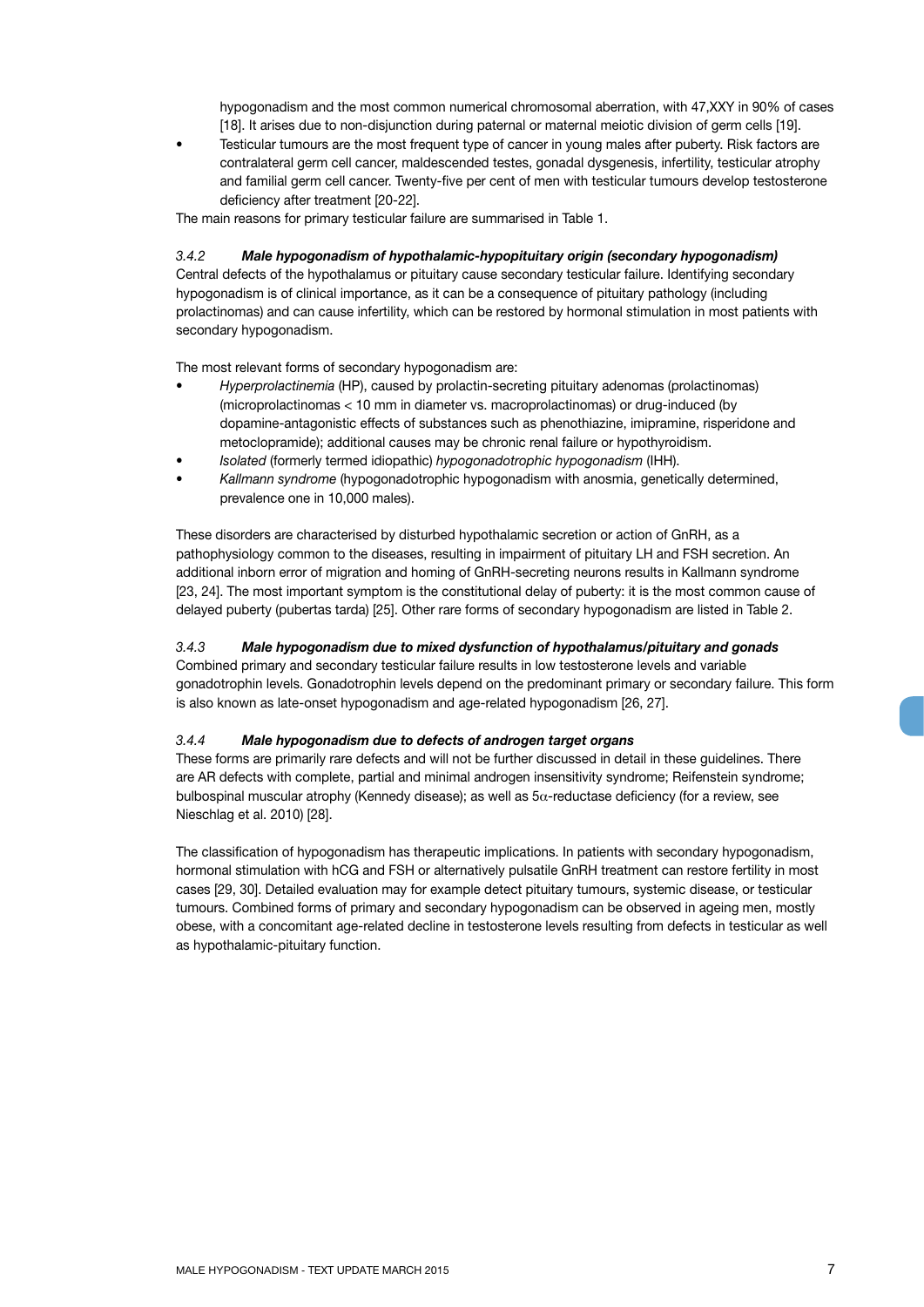### **Table 1: Most common forms of primary hypogonadism**

| <b>Disease</b>                                       | Pathophysiology                                       |
|------------------------------------------------------|-------------------------------------------------------|
| Maldescended or ectopic testes                       | Failure of testicular descent, maldevelopment of the  |
|                                                      | testis                                                |
| Testicular cancer                                    | Testicular maldevelopment                             |
| Orchitis                                             | Viral or unspecific orchitis                          |
| Acquired anorchia                                    | Trauma, tumour, torsion, inflammation, iatrogenic,    |
|                                                      | surgical removal                                      |
| Secondary testicular dysfunction                     | Medication, drugs, toxins, systemic diseases          |
| (Idiopathic) testicular atrophy                      | Male infertility (idiopathic or specific causes)      |
| Congenital anorchia (bilateral in 1 in 20,000 males, | Intrauterine torsion is the most probable cause       |
| unilateral 4 times as often)                         |                                                       |
| Klinefelter syndrome 47, XXY                         | Sex-chromosomal non-disjunction in germ cells         |
| 46, XY disorders of sexual development (DSD)         | Disturbed testosterone synthesis due to enzymatic     |
| (formerly male pseudohermaphroditism)                | defects of steroid biosynthesis (17,20- lyae defect,  |
|                                                      | 17-hydroxsteroid dehydrogenase defect)                |
| Gonadal dysgenesis (synonym 'streak gonads')         | XY gonadal dysgenesis can be caused by mutations      |
|                                                      | in different genes                                    |
| 46, XX male syndrome (prevalence of 1 in 10,000-     | Males with presence of genetic information from the Y |
| 20,000)                                              | chromosome after translocation of a DNA segment of    |
|                                                      | the Y to the X chromosome during paternal meiosis     |
| Noonan syndrome (prevalence of 1 in 1,000 to 1 in    | Short stature, congenital heart diseases,             |
| 5,000                                                | cryptorchidism                                        |
| Inactivating LH receptor mutations, Leydig cell      | Leydig cells are unable to develop due to the         |
| hypoplasia (prevalence of 1 in 1,000,000 to 1 in     | mutation [31]                                         |
| 20,000)                                              |                                                       |

### **Table 2: Most common forms of secondary hypogonadism**

| <b>Disease</b>                                      | Pathophysiology                                     |
|-----------------------------------------------------|-----------------------------------------------------|
| Hyperprolactinemia                                  | Prolactin-secreting pituitary adenomas              |
|                                                     | (prolactinomas) or drug-induced                     |
| Isolated hypogonadotrophic hypogonadism (IHH)       | SGnRH deficiency specific (or unknown) mutations    |
| (formerly termed idiopathic hypogonadotrophic       | affecting GnRH synthesis or action                  |
| hypogonadism)                                       |                                                     |
| Kallmann syndrome (hypogonadotrophic                | GnRH deficiency and anosmia, genetically determined |
| hypogonadism with anosmia) (prevalence 1 in 10,000) |                                                     |
| Secondary GnRH deficiency                           | Medication, drugs, toxins, systemic diseases        |
| Hypopituitarism                                     | Radiotherapy, trauma, infections, haemochromatosis  |
|                                                     | and vascular insufficiency or congenital            |
| Pituitary adenomas                                  | Hormone-secreting adenomas; hormone-inactive        |
|                                                     | pituitary adenomas; metastases tothe pituitary or   |
|                                                     | pituitary stalk                                     |
| Prader-Willi syndrome (PWS) (formerly Prader-       | Congenital disturbance of GnRH secretion            |
| Labhart-Willi syndrome) (prevalence 1 in 10,000     |                                                     |
| individuals)                                        |                                                     |
| Congenital adrenal hypoplasia with                  | X-chromosomal recessive disease, in the majority of |
| hypogonadotrophic hypogonadism (prevalence 1 in     | patients caused by mutations in the DAX1 gene       |
| 12,500 individuals)                                 |                                                     |
| Pasqualini syndrome                                 | Isolated LH deficiency                              |

| Recommendation                                                                                  | LE             | GR |
|-------------------------------------------------------------------------------------------------|----------------|----|
| The two forms of hypogonadism (primary and secondary) have to be differentiated (LH levels),    | 1 <sub>b</sub> |    |
| as this has implications for patient evaluation and treatment and makes it possible to identify |                |    |
| patients with associated health problems and infertility.                                       |                |    |

*LH = luteinising hormone.*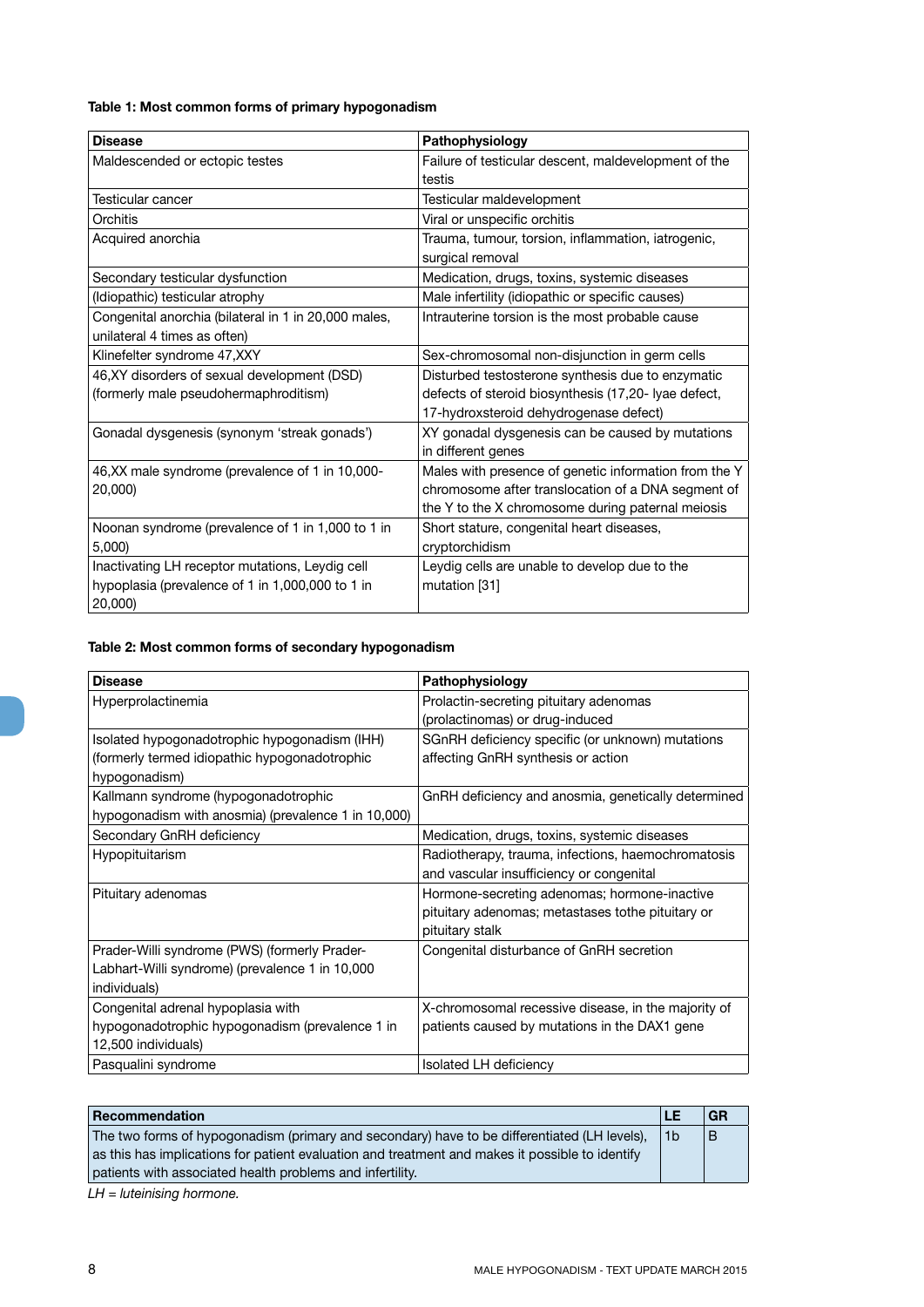<span id="page-8-0"></span>**Figure 2: The hypothalamic-pituitary-testes axis**



*FSH = follicle-stimulating hormone; GnRH = Gonadotrophin-releasing hormone; LH = luteinising hormone.*

## **4. DIAGNOSTIC EVALUATION**

Hypogonadism is diagnosed on the basis of persistent signs and symptoms related to androgen deficiency and assessment of consistently low testosterone levels (at least on two occasions) with a reliable method [4, 32-35].

#### **4.1 Clinical symptoms**

Low levels of circulating androgens may be associated with signs and symptoms (Table 3) [4, 36, 37]

**Table 3: Clinical symptoms and signs suggestive for androgen deficiency**

| Delayed puberty                                                           |
|---------------------------------------------------------------------------|
| Small testes                                                              |
| Male-factor infertility                                                   |
| Decreased body hair                                                       |
| Gynaecomastia                                                             |
| Decrease in lean body mass and muscle strength                            |
| Visceral obesity                                                          |
| Decrease in bone mineral density (osteoporosis) with low trauma fractures |
| Reduced sexual desire and sexual activity                                 |
| Erectile dysfunction                                                      |
| Fewer and diminished nocturnal erections                                  |
| Hot flushes                                                               |
| Changes in mood, fatigue and anger                                        |
| Sleep disturbances                                                        |
| Metabolic syndrome                                                        |
| Insulin resistance and type 2 diabetes mellitus                           |
| Diminished cognitive function                                             |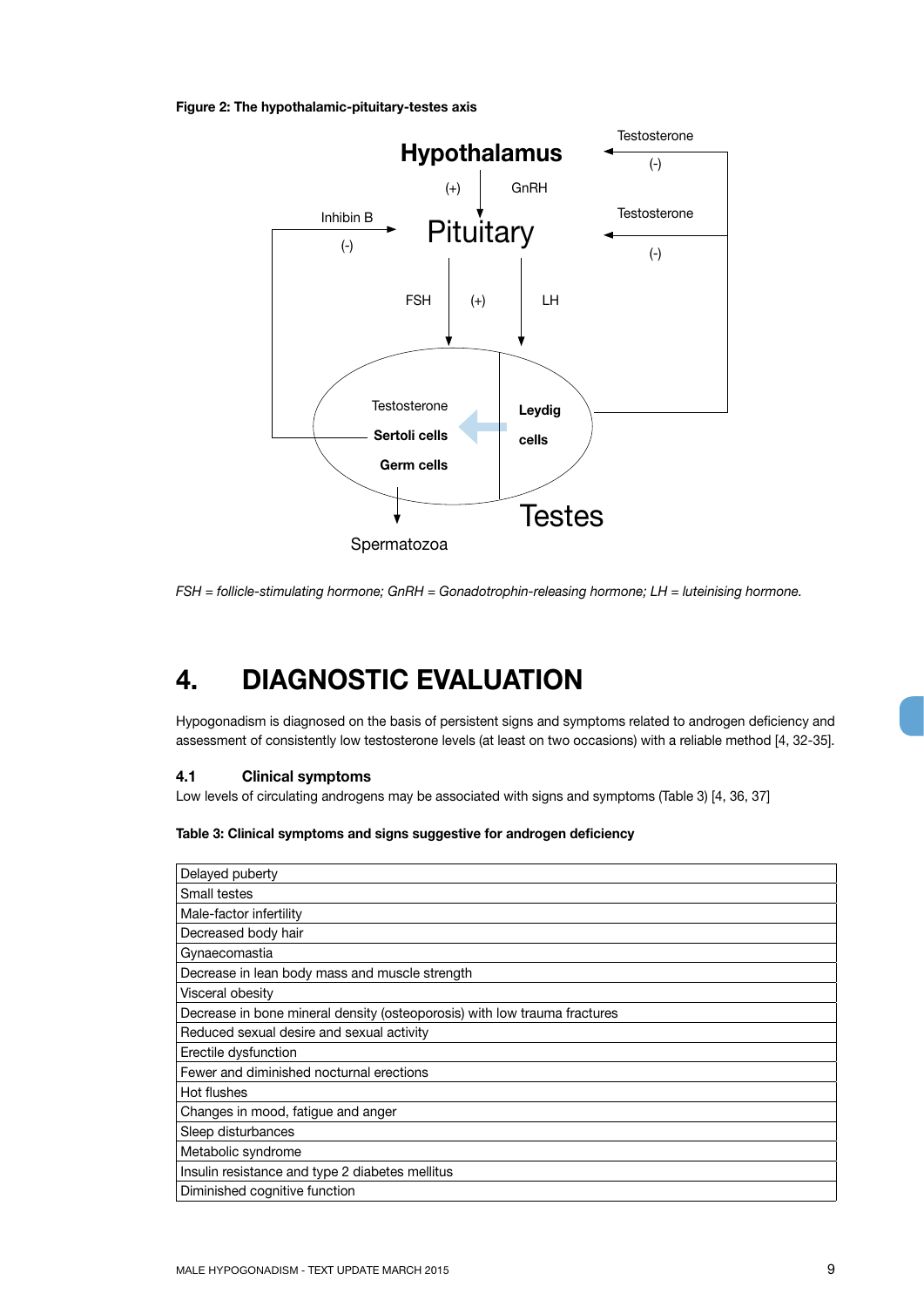<span id="page-9-0"></span>The most prevalent symptoms of male hypogonadism in ageing men are reduced sexual desire and sexual activity, erectile dysfunction, and hot flushes [4, 37]. Other factors found associated with low testosterone were waist circumference and health status [4]. Signs and symptoms of androgen deficiency vary depending on age of onset, duration and the severity of the deficiency. Reference ranges for the lower normal level of testosterone (2.5%) have recently been compiled from three large community-based samples, suggesting a cut-off of 12.1 nmol/L for total serum testosterone and for free testosterone 243 pmol/L, to distinguish between normal levels and levels possibly associated with deficiency [36]. Symptoms suggesting the presence of hypogonadism [4, 37] are summarised in Table 3. It should however be noted that these symptoms are also found in men with normal testosterone levels and may have other causes than androgen deficiency.

In men aged 40-79 years, the threshold for total testosterone was 8 nmol/L for decreased frequency of sexual thoughts, 8.5 nmol/L for erectile dysfunction, 11 nmol/L for decreased frequency of morning erections and 13 nmol/L for diminished vigour [38]. The strongest predictor for hypogonadism in this age group was three sexual symptoms (decreased sexual thoughts, weakened morning erections, erectile dysfunction) and either a total testosterone level of < 8 nmol/L or serum testosterone in the range of 8-11 nmol/L and free testosterone < 220 pmol/L. These data are based on serum samples taken in the morning, when mean levels are highest and most reproducible in younger men [39]. Both immunoassay and mass spectrometry based assays can produce valid results, as long as they are well-validated. Evaluation should be based on reference ranges for normal men provided by the laboratory measuring the samples.

Hypogonadism may be more subtle and not always evident by low testosterone levels. For example, men with primary testicular damage often have normal testosterone levels but high LH. This could be considered a subclinical or compensated form of hypogonadism. The clinical consequences of an isolated elevation of LH is not clear yet, but potentially, these men may become hypogonadal in the future.

To differentiate between primary and secondary forms of hypogonadism and to clarify hypogonadism in adult men, determination of LH serum levels is required. Both LH and testosterone serum levels should be analysed twice.

#### **4.2 History-taking and questionnaires**

Symptoms of hypogonadism are listed in Table 3 and should be addressed during history-taking. Early onset of hypogonadism causes a lack of or minimal pubertal development, lack of development of secondary sex characteristics, possibly eunuchoid body proportions and a high-pitched voice. These signs and symptoms strongly suggest primary hypogonadism. Adult-onset hypogonadism is characterised by sexual dysfunction, obesity and loss of vigour. Published questionnaires are unreliable and have low specificity, and they are not effective for case-finding [40-43]. It is important to assess and exclude systemic illnesses, signs of malnutrition and malabsorption, as well as ongoing acute disease. Pharmacological treatments with corticosteroids, abuse of drugs such as marihuana, opiates and alcohol and previous treatment or use of testosterone or abuse of anabolic steroids should also be included in history-taking.

#### **4.3 Physical examination**

Assessment of body mass index (BMI), the waist-hip ratio (or sagittal abdominal diameter), body hair, malepattern hair loss, presence of gynaecomastia and testicular size (measured with an orchidometer or ultrasound [US]) and a structural examination of the penis as well as a digital rectal examination (DRE) of the prostate should be included.

#### **4.4 Conclusion and recommendations for the diagnostic evaluation**

#### **Conclusion**

The diagnosis of male hypogonadism is based on signs and symptoms of androgen deficiency, together with consistently low serum testosterone levels.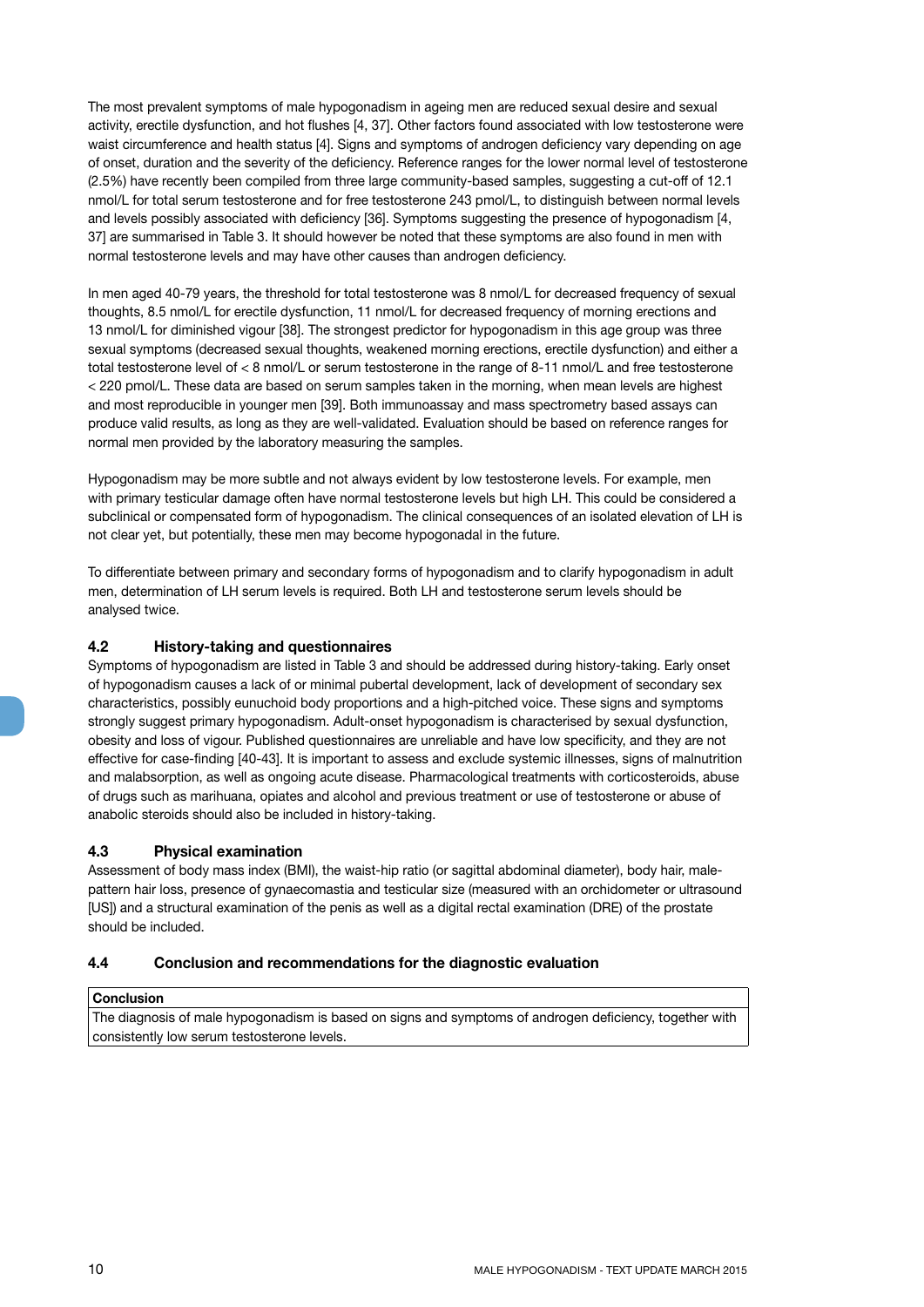<span id="page-10-0"></span>

| <b>Recommendations</b>                                                                               | LE             | <b>GR</b>      |
|------------------------------------------------------------------------------------------------------|----------------|----------------|
| The diagnosis of testosterone deficiency should be restricted to men with persistent symptoms $\mid$ |                | $\mathsf{C}$   |
| suggesting hypogonadism (Table 3) [4, 32-35, 37, 44].                                                |                |                |
| Testosterone should be measured in the morning before 11.h00 hours in the fasting state.             | $\overline{2}$ | A              |
| Total testosterone assessment should be repeated at least on two occasions with a reliable           | 1              | $\overline{A}$ |
| method. In addition, in men with:                                                                    |                |                |
| - Total testosterone levels close to the lower normal range (8-12 nmol/L), the free testosterone     |                |                |
| level should be measured to strengthen the laboratory assessment.                                    |                |                |
| - Suspected or known abnormal sex hormone-binding globulin (SHBG) levels, free testosterone          |                |                |
| should also be included [38, 44].                                                                    |                |                |
| Testosterone assessment is recommended in men with a disease or treatment in which                   | $\overline{2}$ | B              |
| testosterone deficiency is common and in whom treatment may be indicated.                            |                |                |
| This includes men with:                                                                              |                |                |
| - Obesity.                                                                                           |                |                |
| - Metabolic syndrome (obesity, hypertension, hypercholesterolaemi).                                  |                |                |
| - Pituitary mass, following radiation involving the sellar region and other diseases in the          |                |                |
| hypothalamic and sellar region.                                                                      |                |                |
| - End-stage renal disease receiving haemodialysis.                                                   |                |                |
| - Treatment with medications that cause suppression of testosterone levels - e.g.                    |                |                |
| corticosteroids and opiates.                                                                         |                |                |
| - Moderate to severe chronic obstructive lung disease.                                               |                |                |
| - Infertility.                                                                                       |                |                |
| - Osteoporosis or low-trauma fractures.                                                              |                |                |
| - HIV infection with sarcopenia.                                                                     |                |                |
| - Type 2 diabetes mellitus.                                                                          |                |                |
| LH serum levels should be analysed to differentiate between primary and secondary forms of           | $\overline{2}$ | $\overline{A}$ |
| hypogonadism.                                                                                        |                |                |

#### **4.5 Clinical consequences of hypogonadism**

The clinical consequences of hypogonadism are determined by the age of onset and the severity of hypogonadism.

#### *4.5.1 Prenatal androgen deficiency*

During the first 14 weeks of gestation, the presence of testosterone is crucial for normal virilisation of the external male genitalia. Androgen deficiency or androgen resistance due to deficient AR or LH receptor function during this stage of life may result in abnormal genital development, ranging from hypospadias to female external genitalia with intra-abdominal testis. Frequently, patients with disorders of sexual development are diagnosed at an early age because of clearly abnormal external genitalia. However, patients at both ends of the phenotypic spectrum may go unnoticed in childhood and are diagnosed during puberty because of delayed pubertal development in phenotypic men or primary amenorrhoea in XY women.

#### *4.5.2 Prepubertal onset of androgen deficiency*

At the start of puberty, rising gonadotrophin levels result in increasing testicular volume and the activation of spermatogenesis and testosterone secretion. During puberty, rising testosterone levels result in the development of male secondary sex characteristics, comprising deepening of the voice, development of terminal body hair, stimulation of hair growth in sex-specific regions, facial hair, increasing penile size, increase in muscle mass and bone size and mass, growth spurt induction and eventually closing of the epiphyses. In addition, testosterone has explicit psychosexual effects, including increased libido. Delayed puberty is defined as an absence of testicular enlargement at the age of 14 [45]. As this is a 'statistical' definition, based on reference ranges for the onset of puberty in the normal population, delayed puberty does not necessarily indicate the presence of a disease. In cases of severe androgen deficiency, the clinical picture of prepubertalonset hypogonadism is evident (Table 4) and diagnosis and treatment are fairly straightforward. The major challenge in younger individuals with presumed idiopathic hypogonadotrophic hypogonadism is to differentiate the condition from a constitutional delay in puberty and to determine when to start androgen treatment. In milder cases of androgen deficiency, as seen in patients with Klinefelter syndrome, pubertal development can be incomplete or delayed, resulting in a more subtle phenotypic picture. In these patients, several clues may lead to a diagnosis of hypogonadism. These include: small testes, (a history of) cryptorchidism, gynaecomastia, sparse body hair, eunuchoid habitus, low bone mass and subfertility [46].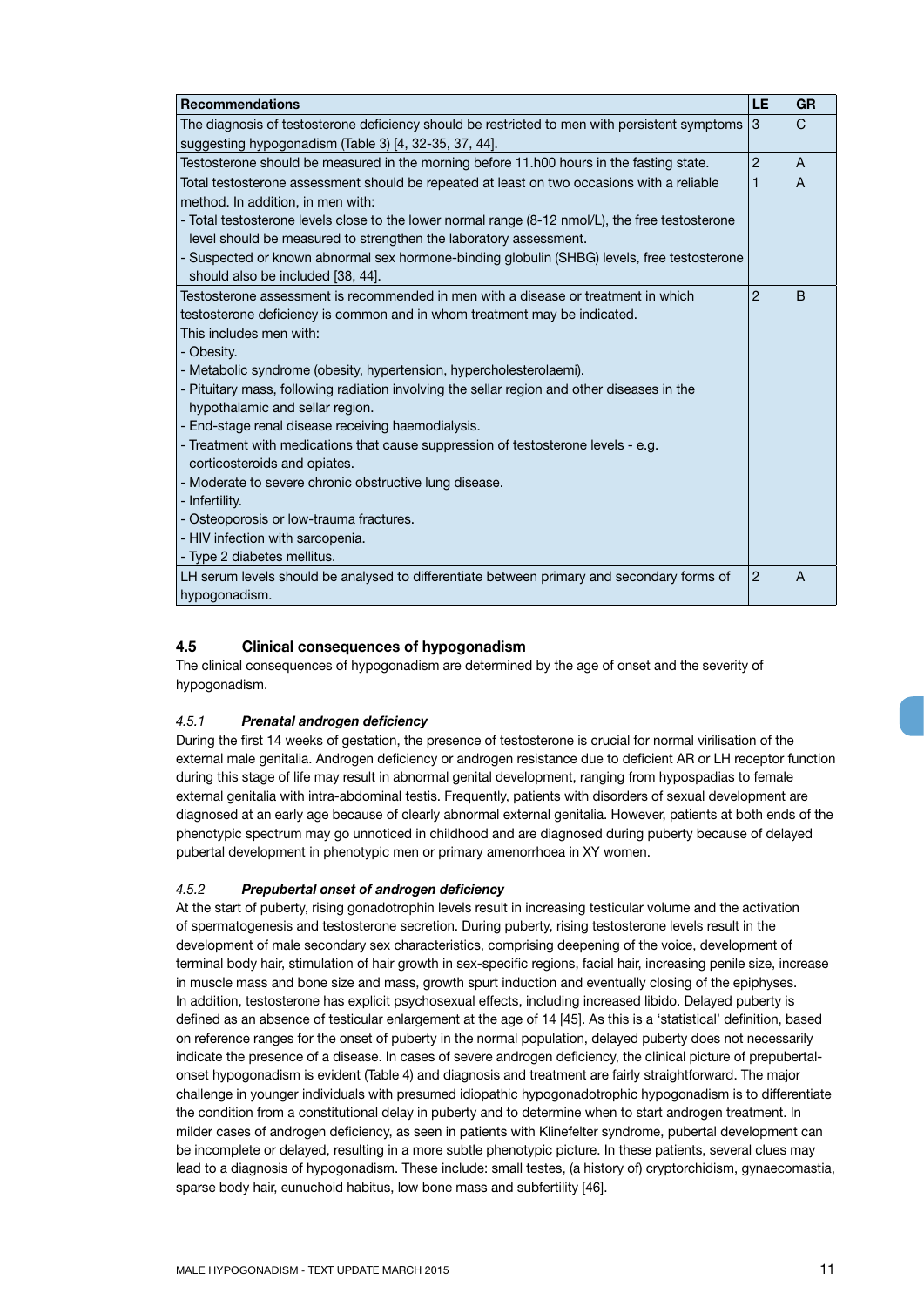#### <span id="page-11-0"></span>**Table 4: Signs and symptoms suggesting prepubertal-onset hypogonadism**

| Small testes                   |  |  |
|--------------------------------|--|--|
| Cryptorchidism                 |  |  |
| Gynaecomastia                  |  |  |
| High-pitched voice             |  |  |
| Unclosed epiphyses             |  |  |
| Linear growth into adulthood   |  |  |
| Eunuchoid habitus              |  |  |
| Sparse body hair/facial hair   |  |  |
| Infertility                    |  |  |
| Low bone mass                  |  |  |
| Sarcopenia                     |  |  |
| Reduced sexual desire/activity |  |  |

#### *4.5.3 Adult-onset hypogonadism*

Definition: adult-onset hypogonadism is defined as testosterone deficiency, usually associated with clinical symptoms or signs in a person who has had normal pubertal development and as a result developed normal male secondary sex characteristics.

Depending on the underlying cause of hypogonadism, the decline in gonadal function may be gradual and partial. The resulting clinical picture may be variable, and the signs and symptoms may be obscured by the physiological phenotypic variation. Symptoms that have been associated with adult-onset hypogonadism include: loss of libido, erectile dysfunction, sarcopenia, low bone mass, depressive thoughts, fatigue, loss of vigour, loss of body hair, hot flushes and reduced fertility (Table 3). Most of these symptoms have a multifactorial aetiology, are reminiscent of normal ageing and can also be found in men with completely normal testosterone levels [2]. As a result, signs and symptoms of adult-onset hypogonadism may be nonspecific, and confirmation of a clinical suspicion by hormonal testing is mandatory. For many of the symptoms mentioned above, the probability of their presence increases with lower plasma testosterone levels. Most studies indicate a threshold level below which the prevalence of symptoms starts to increase [37, 47]. This threshold level is near the lower level of the normal range for plasma testosterone levels in young men, but there appears to be a wide variation between individuals, and even within one individual the threshold level may be different for different target organs.

#### *4.5.3.1 Recommendations for screening men with adult-onset hypogonadism*

| <b>Recommendations</b>                                                                    |                | GR |
|-------------------------------------------------------------------------------------------|----------------|----|
| Screening of testosterone deficiency is only recommended in adult men with consistent and | $\overline{3}$ |    |
| multiple signs and symptoms listed in Table 3.                                            |                |    |
| Adult men with established hypogonadism should be screened for concomitant osteoporosis.  |                |    |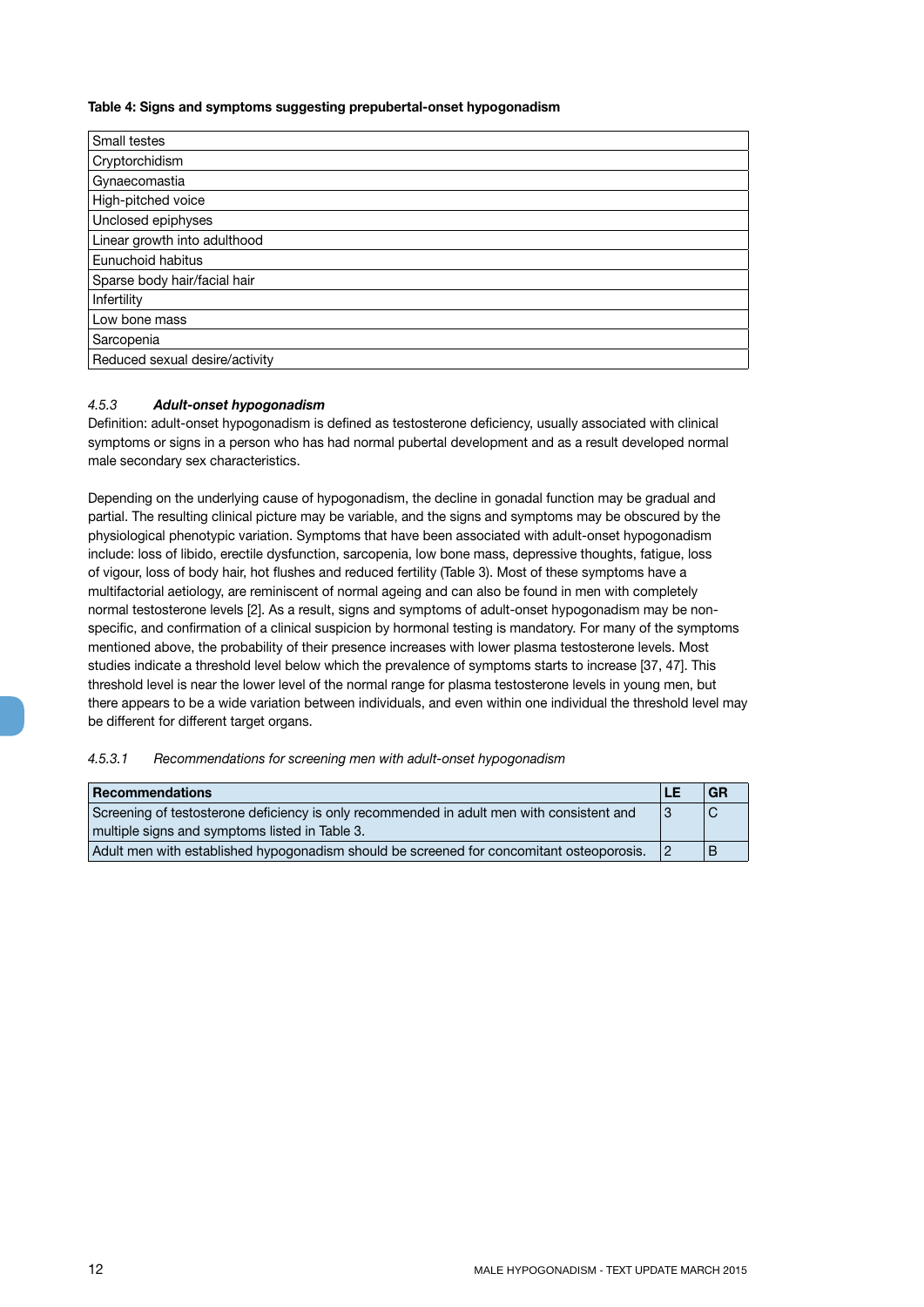## <span id="page-12-0"></span>**5. DISEASE MANAGEMENT**

#### **5.1 Indications and contraindications for treatment**

Testosterone treatment aims to restore testosterone levels to the physiological range in men with consistently low levels of serum testosterone and associated symptoms of androgen deficiency. The aim is to improve QoL, sense of well-being, sexual function, muscle strength and bone mineral density. Table 5 highlights the main indications for testosterone treatment. Table 6 lists the main contraindications against testosterone therapy.

#### **Table 5: Indications for testosterone treatment**

| Delayed puberty (idiopathic, Kallmann syndrome)                                                |
|------------------------------------------------------------------------------------------------|
| Klinefelter syndrome with hypogonadism                                                         |
| Sexual dysfunction and low testosterone                                                        |
| Low bone mass in hypogonadism                                                                  |
| Adult men with low testosterone and consistent and preferably multiple signs and symptoms of   |
| hypogonadism following unsuccessful treatment of obesity and comorbidities (listed in Table 5) |
| Hypopituitarism                                                                                |
| Testicular dysgenesis and hypogonadism                                                         |
| Type 2 diabetes mellitus with hypogonadism                                                     |

#### **Table 6: Contraindications against testosterone treatment**

| Prostate cancer                                                         |  |
|-------------------------------------------------------------------------|--|
| Male breast cancer                                                      |  |
| Severe sleep apnoea                                                     |  |
| Male infertility-active desire to have children                         |  |
| Haematocrit $> 0.54\%$                                                  |  |
| Severe lower urinary tract symptoms due to benign prostatic hyperplasia |  |
| Severe chronic cardiac failure/New York Heart Association Class IV      |  |

#### **5.2 Benefits of treatment**

In congenital hypogondotrophic hypogonadism treatment is usually indicated. In these patients hormonal stimulation with hCG and FSH or alternatively pulsatile GnRH treatment can induce puberty, restore fertility in most cases and normalise bone mineralisation [29, 30].

In adult-onset hypogonadism Testosterone Replacement Therapy (TRT) may improve symptoms, but many hypogonadal men are sick and/or obese, and weight reduction, lifestyle modification and good treatment of comorbidities are more important than just TRT.

TRT may present several benefits regarding body composition, metabolic control, psychological and sexual parameters. Randomised trials show a correlation between restored physiological testosterone levels, muscle mass and strength measured as leg press strength and quadriceps muscle volume [36, 48-50]. Similar positive results are shown in meta-analysis addressed to value the role of exogenous testosterone in bone mineral density: it is evident how testosterone therapy improves mineral density at the lumbar spine producing a reduction in bone resorption markers. Available trials failed to demonstrate a similar effect at the femoral neck [49, 51, 52]. Body composition is influenced by testosterone therapy in hypogonadal men, with a consequent decrease of fat mass and an increase in lean body mass [49]. Several studies based on the experience with testosterone undecanoate, demonstrate a significant reduction in trunk and waist fat with an evident decrease in waist size [53, 54]. Testosterone undecanoate administration showed in the same trials an improvement in body weight, body mass index and lipid profile after 3 months of therapy [53]. TRT presents positive effects in glycemic and lipid control, insulin resistance and visceral adiposity in hypogonadal men with impaired glucose tolerance and lipid profile with a consequent decrease of mortality [55, 56]. A strong correlation between decreased testosterone levels and increased cardiovascular mortality has been reported in meta-analyses and retrospective studies showing that total-testosterone and free-testosterone in the normal range are related moreover to reduced all-cause mortality [57-61].

Benefits on libido, erection and ejaculation have been reported in hypogonadal men in several retrospective studies and case reports: Small improvements in satisfaction with erectile function and moderate improvements in libido have been showed by a meta-analysis of 17 placebo-control trials [49, 62-64]. In a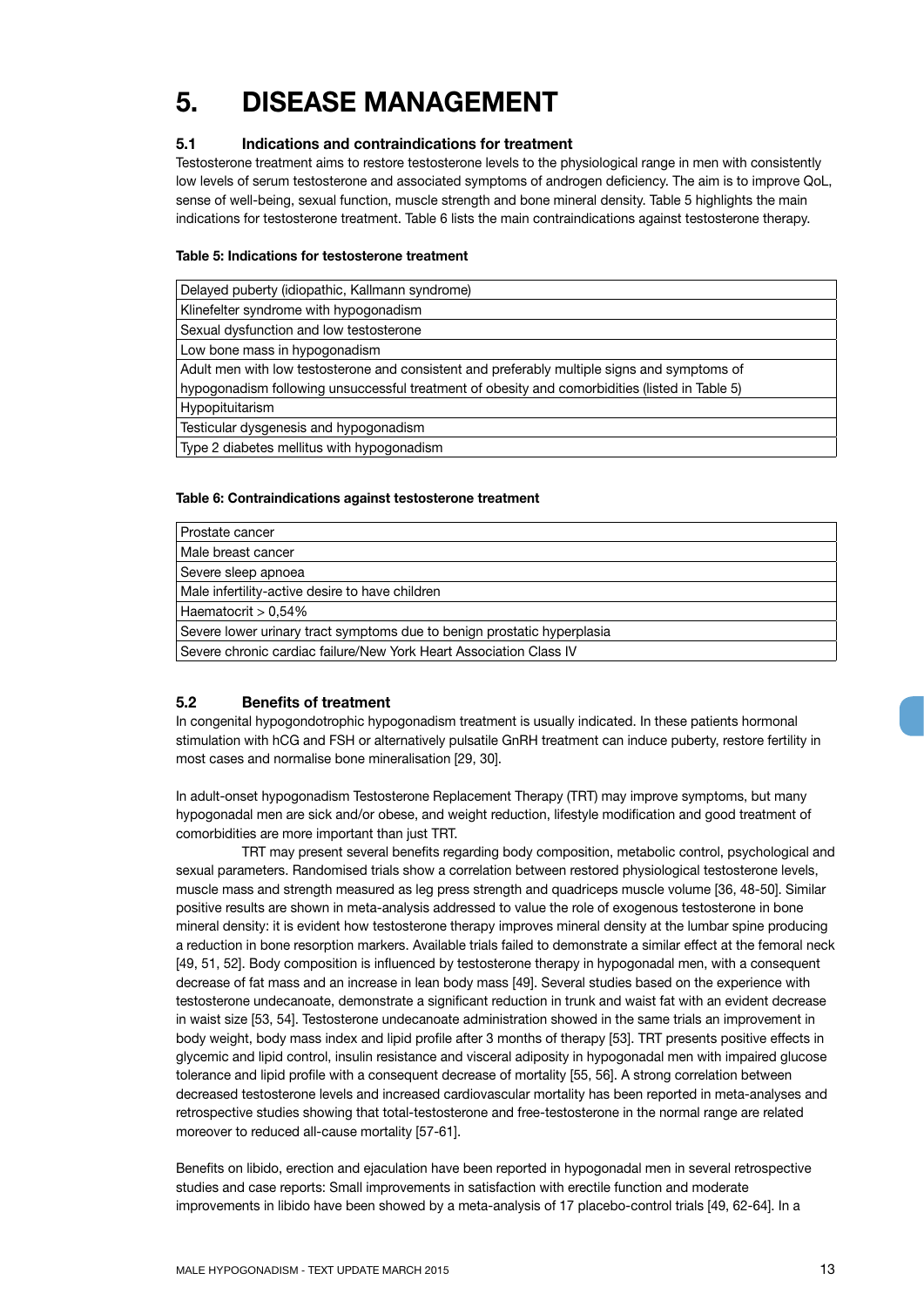<span id="page-13-0"></span>recent multicenter prospective study a significant increase in the IIEF (International Index of Erectile Function) regarding sexual desire, intercourse satisfaction and overall satisfaction was reported, starting 6 weeks from the start of treatment [63]. TRT showed encouraging results in several studies, where satisfactory sexual intercourses were reported after at least three months from therapy induction in hypogonadal men suffering from erectile dysfunction [49, 64]. Improvement of sexual symptoms will largely depend on the aetiology of the dysfunction: TRT in men with normal testosterone levels seems not very effective, but TRT may help improve response to PDE5 inhibitors in hypogonadal men [65].

Significant improvement on depressive symptoms in men treated with testosterone undecanoate were reported in a recent randomised trial [66], just as benefits in the cognitive spectrum [67]. Meta-analysis of data from randomised placebo-controlled trials has shown a significant positive impact of testosterone on mood [68]. Benefits in relation to the cognitive spectrum have been reported in studies with lower impact.

| <b>Conclusions</b>                                                                                   |    |
|------------------------------------------------------------------------------------------------------|----|
| Testosterone replacement therapy (TRT) may improve symptoms, but many hypogonadal men                | 0  |
| have a chronic illness and are obese: weight reduction, lifestyle modification and good treatment of |    |
| comorbidities is more important than just TRT.                                                       |    |
| Testosterone replacement treatment can improve body composition, bone mineralisation, signs of the   |    |
| metabolic syndrome and male sexual problems.                                                         |    |
| A reduction in BMI and waist size, improved glycaemic control and lipid profile are observed in      | 2a |
| hypogonadal men receiving TRT.                                                                       |    |

#### **5.3 Choice of treatment**

The aim of TRT is to restore physiological testosterone levels in hypogonadal men [69]. Several preparations are available, which differ in the route of administration and pharmacokinetics and adverse events, and the selection should be a joint decision by both the patient and the physician [70]. Short-acting preparations are preferred to long-acting depot administration in the initial treatment phase, so that any adverse events that may develop can be observed early and treatment can be discontinued if needed [71]. The available agents are oral preparations, intramuscular injections and transdermal gel and patches.

#### *5.3.1 Preparations*

#### *5.3.1.1 Testosterone undecanoate*

Testosterone undecanoate is the most widely used and safest oral delivery system. It rarely causes a rise in testosterone levels above the mid-range and it is therefore infrequently associated with side-effects [69]. In oral administration, resorption depends on simultaneous intake of fatty food. Testosterone undecanoate is also available as a long-acting intramuscular injection (with intervals of up to 3 months). This long period of action ensures a normal testosterone serum concentration for the entire period, but the relatively long wash-out period may cause problems if complications appear [72].

#### *5.3.1.2 Testosterone cypionate and enanthate*

Testosterone cypionate and enanthate are available as short-acting intramuscular delivery systems (with intervals of 2-3 weeks) and represent safe and valid preparations. However, these preparations may cause fluctuations in serum testosterone from high levels to subnormal levels, and they are consequently associated with periods of well-being alternating with periods of unsatisfactory clinical response [73, 74]. They are also associated with increased rates of erytrocytosis.

#### *5.3.1.3 Transdermal testosterone*

Transdermal testosterone preparations are available as skin patches or gel. They provide a uniform and normal serum testosterone level for 24 hours (daily interval). Common side-effects consist of skin irritation at the site of application (patches) and risk of interpersonal transfer if appropriate precautions are not taken (gel) [75, 76]. The topical application of Testosterone 2% to the axillae is recently gaining more popularity: it has been demonstrated to have a safe and effective profile in a multinational open-label clinical study and has been approved in the United States and Europe [77-79].

#### *5.3.1.4 Sublingual and buccal testosterone*

Sublingual and buccal testosterone tablets are effective and well-tolerated delivery systems that can provide a rapid and uniform achievement of a physiological testosterone level with daily administration [80, 81].

#### *5.3.1.5 Subdermal depots*

Subdermal depots need to be implanted every 5-7 months and offer a long period of action without significant serum fluctuation of the testosterone level. The risk with this kind of delivery system lies in infections and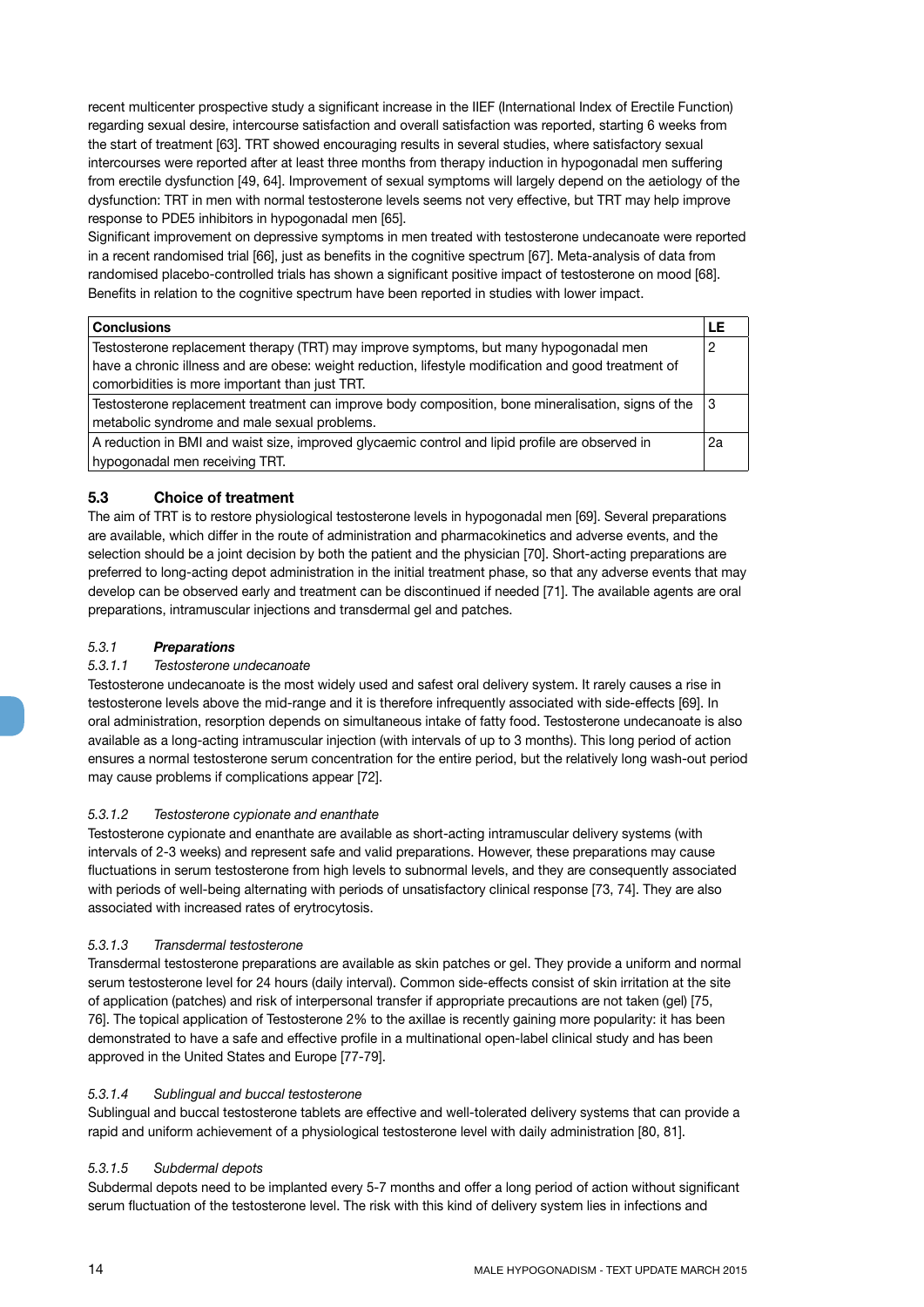<span id="page-14-0"></span>extrusions, which may occur in up to 10% of cases [69, 82, 83].

#### **5.4 Hypogonadism and fertility issues**

Exogenous testosterone reduces endogenous testosterone production by negative feedback on the hypothalamic-pituitary-gonadal axis. If secondary hypogonadism coincides with fertility issues, hCG treatment should be considered, especially in men with low gonadotrophins. Human chorionic gonadotrophin (hCG) stimulates testosterone production of Leydig cells. Its administration should be restricted to patients with secondary hypogonadism, if fertility issues are important. Normal physiological serum levels can be achieved with a standard dosage of 1500-5000 IU administered intramuscularly or subcutaneously twice weekly. In patients with secondary hypogonadism, hCG treatment is combined with FSH treatment (usually 150 IU three times weekly i.m. or s.c.) to induce spermatogenesis in patients with secondary hypogonadism and fertility issues. Human chorionic gonadotrophin treatment has higher costs than testosterone treatment. There is insufficient information about the therapeutic and adverse effects of long-term hCG treatment. This type of treatment can therefore not be recommended for male hypogonadism, except in patients in whom fertility treatment is an issue.

| <b>Formulation</b> | Administration               | <b>Advantages</b>              | <b>Disadvantages</b>            |
|--------------------|------------------------------|--------------------------------|---------------------------------|
| Testosterone       | Oral; 2-6 cps every 6 h      | Absorbed through the           | Variable levels of              |
| undecanoate        |                              | lymphatic system, with         | testosterone above and          |
|                    |                              | consequent reduction of liver  | below the mid-range [69].       |
|                    |                              | involvement.                   | Need for several doses per      |
|                    |                              |                                | day with intake of fatty food.  |
| Testosterone       | Intramuscular; one injection | Short-acting preparation that  | Possible fluctuation of         |
| cypionate          | every 2-3 weeks              | allows drug withdrawal in      | testosterone levels [72, 73].   |
|                    |                              | case of onset of side-effects. |                                 |
| Testosterone       | Intramuscular; one injection | Short-acting preparation that  | Fluctuation of testosterone     |
| enanthate          | every 2-3 weeks              | allows drug withdrawal in      | levels [72, 73].                |
|                    |                              | case of onset of side-effects. |                                 |
| Testosterone       | Intramuscular; one injection | Steady-state testosterone      | Long-acting preparation that    |
| undecanoate        | every 10-14 weeks            | levels without fluctuation.    | cannot allow drug withdrawal    |
|                    |                              |                                | in case of onset of side-       |
|                    |                              |                                | effects [74].                   |
| Transdermal        | Gel or skin patches; daily   | Steady-state testosterone      | Skin irritation at the site     |
| testosterone       | application                  | level without fluctuation.     | of application and risk of      |
|                    |                              |                                | interpersonal transfer [75,     |
|                    |                              |                                | 76].                            |
| Sublingual         | Sublingual; daily doses      | Rapid absorption and           | Local irritation [80, 81].      |
| testosterone       |                              | achievement of physiological   |                                 |
|                    |                              | serum level of testosterone.   |                                 |
| <b>Buccal</b>      | Buccal tablet; two doses per | Rapid absorption and           | Irritation and pain at the site |
| testosterone       | day                          | achievement of physiological   | of application [80, 81].        |
|                    |                              | serum level of testosterone.   |                                 |
| Subdermal          | Subdermal implant every 5-7  | Long duration and constant     | Risk of infection and           |
| depots             | months                       | serum testosterone level.      | extrusion of the implants [69,  |
|                    |                              |                                | 82, 83].                        |

#### **Table 7: Testosterone preparations for replacement therapy**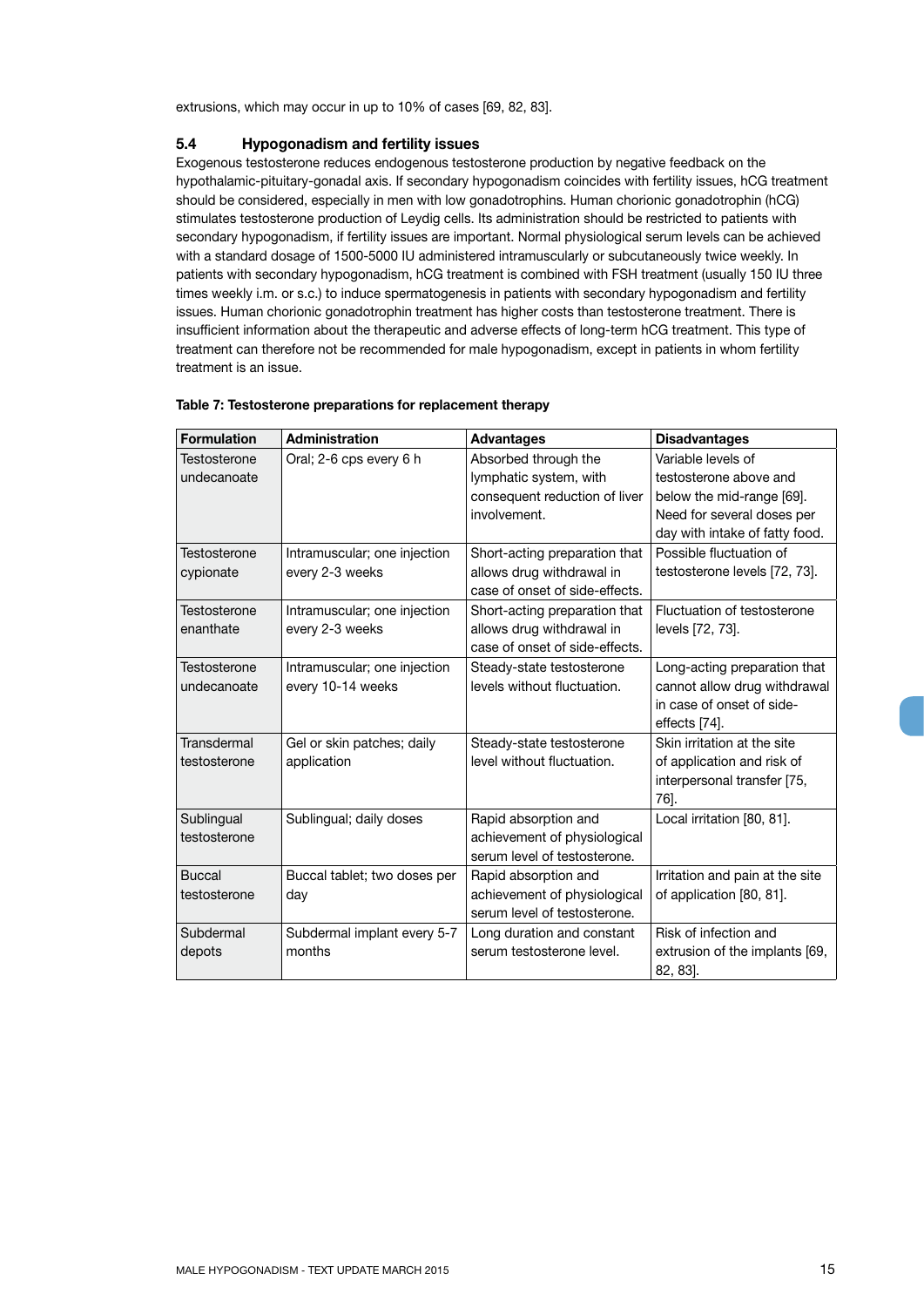#### <span id="page-15-0"></span>**5.5 Recommendations for testosterone replacement therapy**

| <b>Recommendations</b>                                                                                                                                                                                                                       | LE             | <b>GR</b> |
|----------------------------------------------------------------------------------------------------------------------------------------------------------------------------------------------------------------------------------------------|----------------|-----------|
| The patient should be fully informed about expected benefits and side-effects of the treatment<br>option. The selection of the preparation should be a joint decision by an informed patient and<br>the physician.                           | 3              | A         |
| Short-acting preparations are preferred to long-acting depot administration when starting the<br>initial treatment, so that therapy can be adjusted ore stopped in case of adverse side-effects.                                             | 3              | B         |
| Testosterone therapy is contraindicated in patients with male infertility and a desire for children<br>since it may suppress spermatogenensis                                                                                                | 1b             | A         |
| HCG treatment can only be recommended for hypogonadotrophic hypogonadal patients with<br>simultaneous fertility treatment.                                                                                                                   | 1 <sub>b</sub> | B         |
| In patients with adult-onset hypogonadism, testosterone treatment should only be attempted<br>in men with major symptoms and if weight loss, lifestyle modification and good treatment<br>balance of comorbidities have proven unsuccessful. | $\mathcal{P}$  | A         |

#### **5.6 Risk factors in testosterone treatment**

Physicians are often reluctant to offer TRT especially in elderly men due to the potential risk of this therapy. The most common doubts are represented by the possible consequences on the prostate, cardiovascular risks and sleep apnoea.

#### *5.6.1 Male breast cancer*

Male breast cancer is a rare disease with an incidence of less than 1% of all male cancers [84]. The incidence is higher in men with Klinefelter syndrome. Testosterone treatment is contraindicated in men with a history of breast cancer [27]. Association between TRT and development of breast cancer is not supported by strong evidence although there are some reports based on small numbers of patients [85].

#### *5.6.2 Risk for prostate cancer*

Prostate cancer growth may be influenced by testosterone: studies report that hypogonadism is associated with a lower incidence of prostate cancer, but if prostate cancer occurs in hypogonadal men it usually has an advanced stage and a higher Gleason score [86, 87]. Short-term randomised controlled trials support the hypothesis that TRT does not result in changes in prostatic histology nor in a significant increase in intraprostatic testosterone and DHT [88, 89]. Most recent studies indicate that testosterone therapy does not increase the risk of prostate cancer [88-91], but long-term follow-up data are not yet available. A recent metaanalysis showed a higher (but not statistically significant) percentage of prostate events in middle-aged and older men on TRT, but they were more likely to have a prostatic biopsy due to some increase in PSA, which is common in men on TRT[70].

Testosterone therapy is clearly contra-indicated in men with advanced prostate cancer. A topic under debate is the use of TRT in hypogonadal men with history of prostate cancer and no evidence of active disease. So far only studies with a limited number of patients and a relatively short period of follow-up are available and indicate no increased risk for prostate cancer recurrence [89]. According to a recent retrospective study on hypogonadal men with previous history of prostate cancer receiving TRT following cancer diagnosis, treatment was not associated with increased overall or cancer-specific mortality, but TRT was more likely to be prescribed in patients undergoing radical prostatectomy for well-differentiated tumours [92]. No randomised placebo-controlled trials are available yet to document its long-term safety in these patients [69]. Symptomatic hypogonadal men who have been surgically treated for localised prostate cancer and who are currently without evidence of active disease (i.e. measurable PSA, abnormal rectal examination, evidence of bone/visceral metastasis) can be cautiously considered for a TRT [93-95]. In these men treatment should be restricted to those patients with a low risk for recurrent prostate cancer (i.e. Gleason score <8; pathological stage pT1-2; preoperative PSA < 10 ng/ml). Therapy should not start before one year of follow-up after surgery and patients should be without PSA recurrence [93, 94, 96].

Patients who underwent brachytherapy or external beam radiation (EBRT) for low risk prostate cancer can also be cautiously considered for TRT in case of symptomatic hypogonadism with a close monitoring of prostate cancer recurrence [92, 93, 96, 97], although no long-term safety data are available in these patients.

#### *5.6.3 Cardiovascular diseases*

There is good evidence that testosterone deficiency, as well as erectile dysfunction, are both independent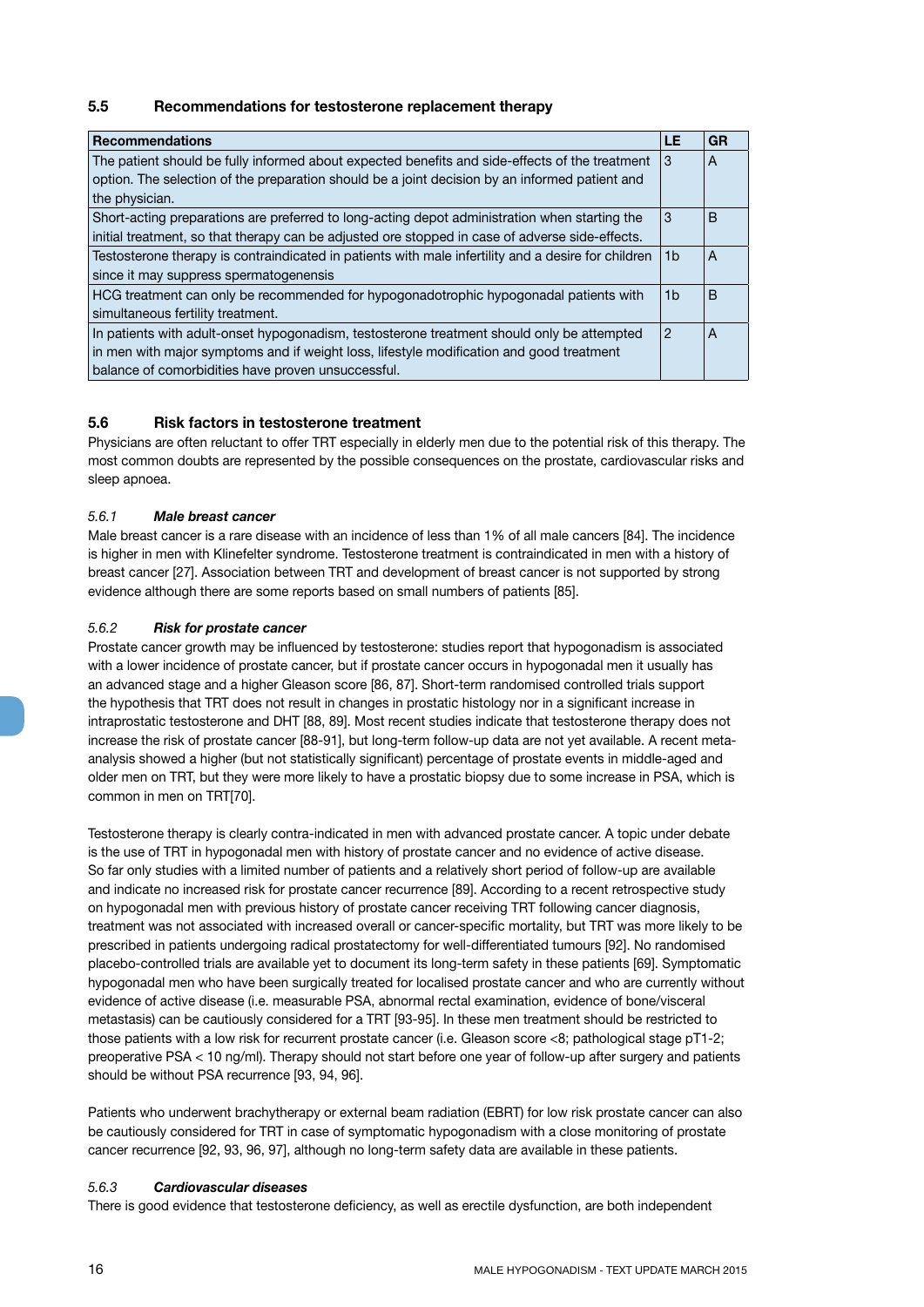<span id="page-16-0"></span>biomarkers, but not necessarily the cause, for cardiovascular disease and also for all-cause and cardiovascular mortality [98]. Endogenous testosterone levels within the mid-normal range are associated with the lowest risk of mortality [61]. Two studies have reported that men with testosterone levels in the upper quartile of the normal range have a reduced number of cardiovascular events when compared to the combined data from the lower three quartiles [99, 100]. The knowledge that hypogonadism and erectile dysfunction are biomarkers of cardiovascular disease demonstrates that patients should be assessed for cardiovascular risk factors and where appropriate referred to cardiology. Individual cardiovascular risk factors (e.g. lifestyle, diet, exercise, smoking, hypertension, diabetes, dyslipidaemia) should be treated in men with pre-existing cardiovascular disease. Their secondary prevention should be optimised as best possible.

TRT has also in some studies demonstrated beneficial effects on certain cardiovascular risk factors [101]. In men with angiographically proven coronary disease those with low testosterone are at greater risk of mortality [102, 103]. Over many years since TRT has been available up until recently there have been no clinical studies in the medical literature, which have shown concern in regard to an increased risk of major cardiovascular events (MACE) apart from heart failure [104]. MACE is defined as the composite of cardiovascular death, nonfatal acute myocardial infarction, acute coronary syndromes, stroke and cardiac failure. However, three recent studies (one placebo-controlled trial [105] and two observational studies [106, 107]) have suggested that TRT may be associated an increased risk of cardiovascular events. These studies have recently been reviewed by the FDA who concluded that, 'each of the studies had major limitations, precluding the ability to draw definitive conclusions' [108]. These findings are supported by letters in response to the paper by Vigen et al [109]. The European Medicines Agency (EMA) has stated 'The CMDh, a regulatory body representing EU Member States, has agreed by consensus that there is no consistent evidence of an increased risk of heart problems with testosterone medicines in men who lack the hormone (a condition known as hypogonadism). However, the product information is to be updated in line with the most current available evidence on safety, and with warnings that the lack of testosterone should be confirmed by signs and symptoms and laboratory tests before treating men with these medicines.'

The TOM trial (Basaria et al) used a testosterone dose twice that recommended for initiation of treatment, so does not reflect normal clinical practise, in addition the study being underpowered to detect an increased risk of cardiovascular events. A recent comprehensive and detailed meta-analysis of available evaluable randomised placebo-controlled trials concluded that the data did not support a causal role between TRT and adverse cardiovascular events [58]. There are however no long-term studies or RCT's that provide a definitive answer. Observational studies have reported that TRT improves survival when compared to men who were not treated [56, 110]. These findings are supported by a large retrospective analysis of 6355 men treated with TRT compared to 19065 non-users which did not demonstrate any increased risk of myocardial infarction with TRT [111].

Caution should however be used in men with pre-existing cardiovascular disease. Firstly, hypogonadism must be carefully diagnosed beyond reasonable doubt. Secondly, if TRT is prescribed then testosterone levels should not exceed the mid-normal range and the haematocrit should not exceed 0.54. Testosterone dose adjustment may be required and/or venesection (500ml) should be considered and repeated if necessary if the haematocrit is greater than 0.54. The value of >54 is based on the increased risk of cardiovascular mortality from the Framingham Heart Study [112] which was recently confirmed in another study [113]. This value is also supported by the known increased risk of thrombosis in the congenital condition of idiopathic erythropoiesis [114]. The majority of patients with cardiovascular disease will be receiving anti-platelet therapy. An electrocardiogram prior to TRT in the assessment of hypogonadism could be considered.

Venous thromboembolism in one study of men on TRT reported 42 cases 40 of which had evidence of underlying thrombophilia (which include Factor V Leiden deficiency, prothrombin mutations, homocysteinuria) of which 39 had their condition diagnosed after an event. High endogenous levels of testosterone and/or estradiol are not associated with an increased risk of venous thromboembolism [115]. TRT is contraindicated in men with severe chronic cardiac failure as fluid retention may lead to an exacerbation of the condition. Some studies including one of 12 months duration have shown that men with moderate chronic cardiac failure (NYHA class III) may benefit from low doses of testosterone, which achieve mid-normal range testosterone levels [48, 116, 117]. If a decision is made to treat hypogonadism in men with chronic cardiac failure it is essential that the patient is followed carefully with clinical assessment and testosterone and hematocrit measurements, on a regular basis.

#### *5.6.4 Obstructive sleep apnoea*

There is no consistent evidence correlating TRT with obstructive sleep apnoea (OSA). There is also no evidence that TRT can result in the onset or worsening of the condition [118].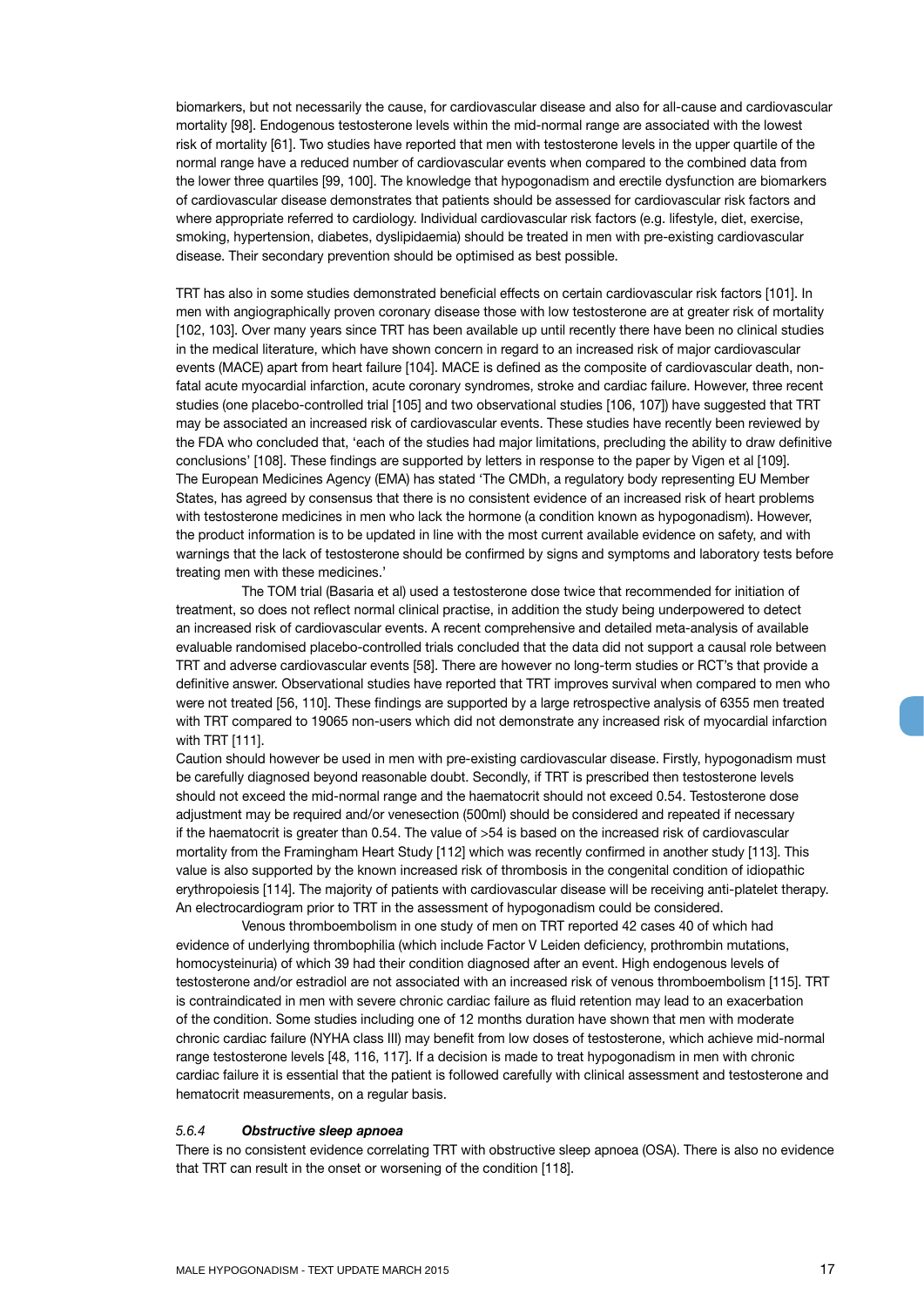#### <span id="page-17-0"></span>**5.7 Conclusions and recommendations on risk factors in testosterone treatment**

| <b>Conclusions</b>                                                                                     | LE |
|--------------------------------------------------------------------------------------------------------|----|
| Case reports and small cohort studies point to a possible correlation between TRT and the onset of     | 3  |
| breast cancer, but there is as yet a lack of strong evidence for this relationship.                    |    |
| Randomised controlled trials support the hypothesis that TRT does not result in changes in prostatic   | 1b |
| histology.                                                                                             |    |
| Recent studies indicate that testosterone therapy does not increase the risk of prostate cancer, but   | 3  |
| long-term follow-up data are not yet available.                                                        |    |
| There is no evidence for a relationship between TRT and obstructive sleep apnoea.                      | 3  |
| There is no substantive evidence that TRT, when replaced to the normal physiological range, is related | 1a |
| to the development of major adverse cardiovascular events.                                             |    |
| TRT improves several important modifiable cardiovascular risk factors.                                 | 1b |
| TRT, if indicated, should be used with caution in men with pre-existing cardiovascular disease,        | 4  |
| previous venous thromboembolism (especially associated with a thrombophilia) or chronic cardiac        |    |
| failure.                                                                                               |    |

| <b>Recommendations</b>                                                                                                                                                                                                                                                                                                                                                                                                                                                                                                                  | LE | <b>GR</b> |
|-----------------------------------------------------------------------------------------------------------------------------------------------------------------------------------------------------------------------------------------------------------------------------------------------------------------------------------------------------------------------------------------------------------------------------------------------------------------------------------------------------------------------------------------|----|-----------|
| Haematological, cardiovascular, breast and prostatic assessment should be performed before<br>the start of treatment.                                                                                                                                                                                                                                                                                                                                                                                                                   | 1а | A         |
| Haematocrit and haemoglobin monitoring and PSA are recommended assessments at the start 3<br>and during TRT therapy.                                                                                                                                                                                                                                                                                                                                                                                                                    |    | A         |
| Symptomatic hypogonadal men who have been surgically treated for localised prostate cancer<br>and who are currently without evidence of active disease (i.e. measurable PSA, abnormal rectal<br>examination, evidence of bone/visceral metastasis) can be cautiously considered for a TRT:<br>treatment should be restricted to those patients with a low risk for recurrent prostate cancer<br>(i.e. Gleason score $<$ 8; pathological stage pT1-2; preoperative PSA $<$ 10 ng/ml) and should not<br>start before 1 year of follow-up. | 3  | B         |
| Assessment for cardiovascular risk factors should be performed before commencing TRT and<br>optimisation of secondary prevention in men with pre-existing cardiovascular disease should<br>be performed.                                                                                                                                                                                                                                                                                                                                | 1a | A         |
| Men with hypogonadism and either pre-existing cardiovascular disease, venous<br>thromboembolism or chronic cardiac failure who require TRT should be treated with<br>caution, monitored carefully with clinical assessment, haematocrit (not exceeding 0.54) and<br>testosterone levels maintained as best possible for age within the mid-normal healthy range.                                                                                                                                                                        | 1b | A         |

*PSA = prostate-specific antigen; TRT = testosterone replacement therapy.*

## **6. FOLLOW-UP**

#### **6.1 Monitoring of patients receiving testosterone replacement therapy**

Regular follow-up is needed in patients receiving testosterone therapy, as potentially androgen-dependent symptoms and conditions may occur as a result of TRT. The side-effects of TRT are limited, but their incidence and clinical relevance is as yet unclear. The primary aim of TRT is to alleviate the clinical symptoms of testosterone deficiency. Careful monitoring of changes in the clinical manifestations of testosterone deficiency should therefore be an essential part of every follow-up visit. Effects of TRT on sexual interest may already appear after 3 weeks of treatment, and reach a plateau at 6 weeks [49]. Changes in erectile function and ejaculation may require up to 6 months [49]. Effects on QoL, and also on depressive mood, may become detectable within 1 month, but the maximum effect may take longer [49].

#### **6.2 Testosterone level**

There are as yet insufficient data to define optimal serum levels of testosterone during TRT. Expert opinion suggests that TRT should restore the serum testosterone level to the mid-normal range of specific age groups of men, which is usually sufficient to alleviate various manifestations of hormone deficiency. An optimal monitoring schedule for serum testosterone level is also dependent on the formulation of TRT used.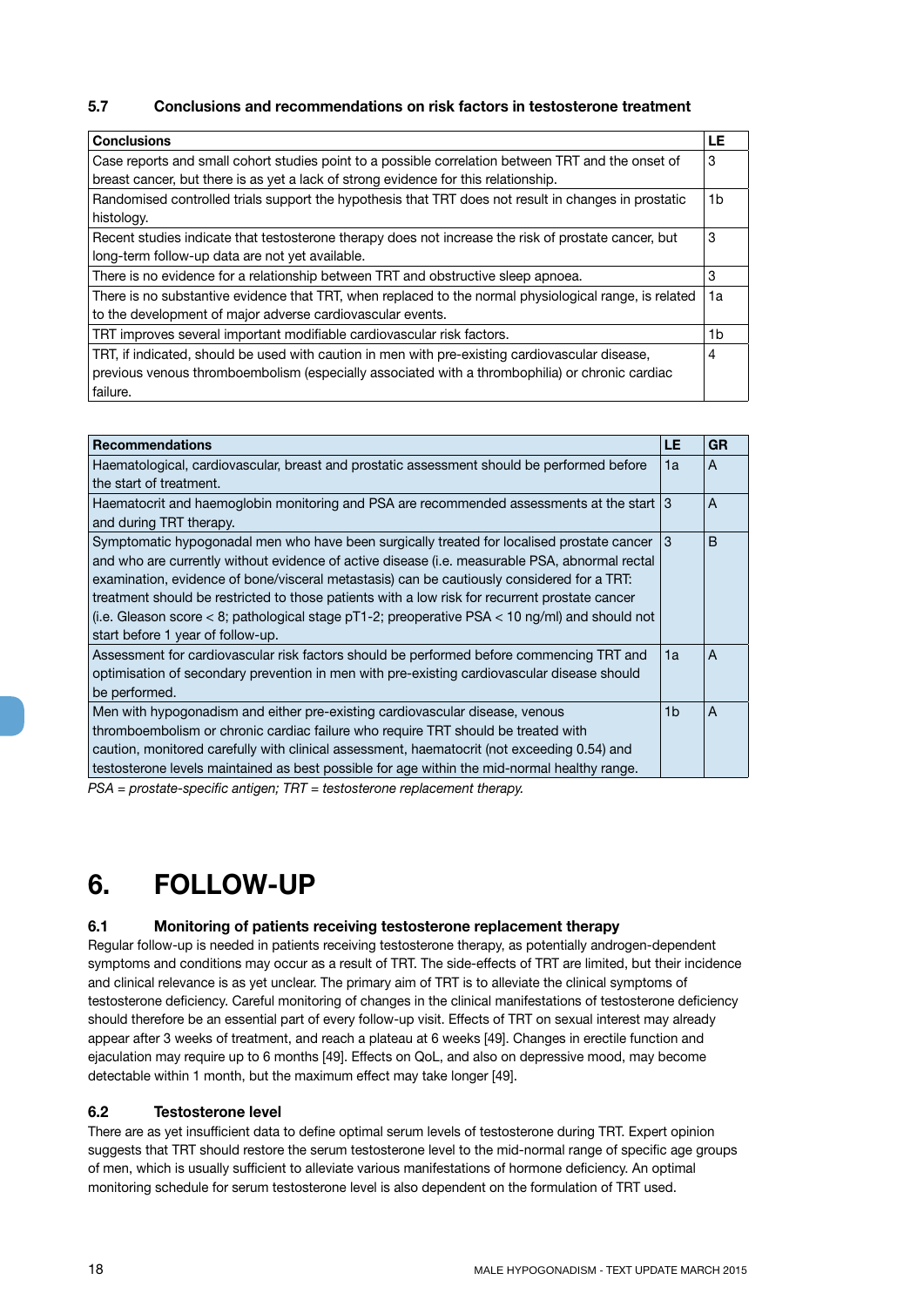### <span id="page-18-0"></span>**6.3 Bone density**

Bone mineral density (BMD) should be monitored only in men whose BMD was abnormal before initiation of TRT. An increase in lumbar spine BMD may already be detectable after 6 months of TRT and may continue for 3 more years [49].

#### **6.4 Haematocrit**

It is important to use only minimal or no venous occlusion when taking a blood sample for haematocrit measurements [114]. Elevated haematocrit is the most frequent side-effect of TRT. The clinical significance of a high haematocrit level is unclear, but it may be associated with hyperviscosity and thrombosis [115]. The effect of erythropoiesis may become evident at 3 months and peaks at 12 months [49].

#### **6.5 Prostate safety**

TRT results in a marginal increase in PSA and prostate volume, plateauing at

12 months [49]. Previous fears that TRT might increase the risk of prostate cancer have been contradicted by a number of meta-analyses [70, 88, 89, 91]. However, there are insufficient long-term data available to conclude that there is safety from prostate cancer with TRT. Prostate monitoring therefore remains indicated. Subjects with substantial or continuous increase of PSA level need to be investigated to exclude prostate cancer.

#### **6.6 Cardiovascular monitoring**

Caution should be used in men with pre-existing cardiovascular disease. In men with chronic heart failure TRT can result in fluid retention and an exacerbation of the condition [116, 117]. If a decision is made to treat hypogonadism in men with chronic cardiac diseases it is essential that the patient is followed carefully with clinical assessment and testosterone and hematocrit measurements, on a regular basis.

#### **6.7 Recommendations for follow-up**

| <b>Recommendations</b>                                                                       | LE             | GR |
|----------------------------------------------------------------------------------------------|----------------|----|
| The response to treatment should be assessed 3, 6 and 12 months after the onset of           | $\overline{4}$ | С  |
| treatment, and thereafter annually.                                                          |                |    |
| Haematocrit should be monitored at 3, 6 and 12 months and thereafter annually. The           | 4              |    |
| testosterone dosage should be decreased, or therapy discontinued if the haematocrit          |                |    |
| increases above 0,54.                                                                        |                |    |
| Prostate health should be assessed by digital rectal examination and PSA before the start of | $\overline{4}$ |    |
| TRT. Follow-up by PSA at 3, 6 and 12 months and thereafter annually.                         |                |    |
| Men with cardiovascular diseases should be assessed for cardiovascular symptoms before       | 1B             | A  |
| TRT is initiated. There should be close clinical assessment during TRT.                      |                |    |

*BMD = bone mineral density; PSA = prostate-specific antigen; TRT = testosterone replacement therapy.*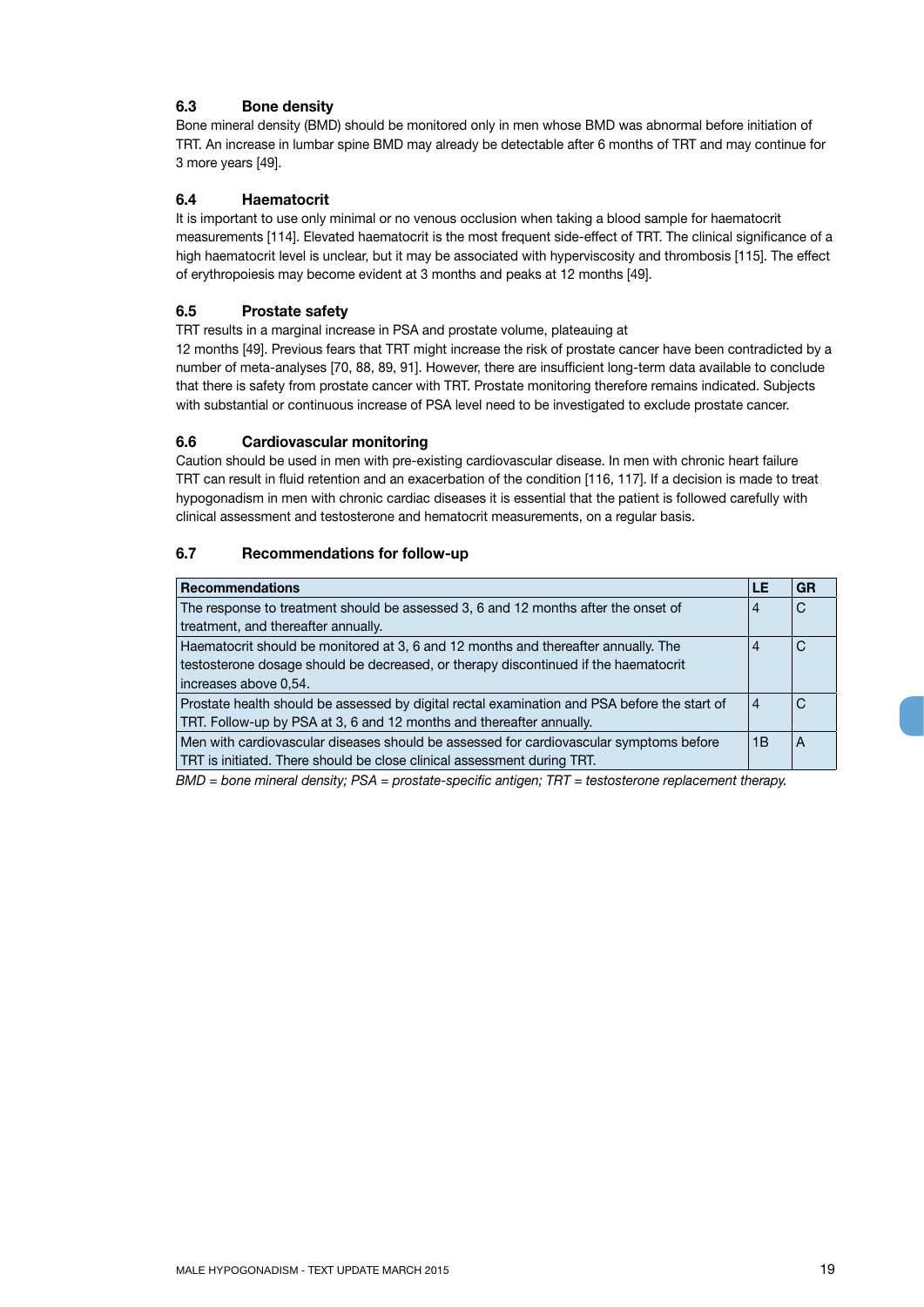## <span id="page-19-0"></span>**7. REFERENCES**

- 1. Nieschlag E, et al. Andrology: male reproductive health and dysfunction. 3rd edn. Springer-Verlag Berlin Heidelberg 2010 ISBN 978-3-540-78354-1
- 2. Kaufman JM, et al. The decline of androgen levels in elderly men and its clinical and therapeutic implications. Endocr Rev 2005 26(6): p. 833-76.

http://www.ncbi.nlm.nih.gov/pubmed/15901667

3. Wu FC, et al. Hypothalamic-pituitary-testicular axis disruptions in older men are differentially linked to age and modifiable risk factors: the European Male Aging Study. J Clin Endocrinol Metab 2008 93(7): p. 2737-45.

http://www.ncbi.nlm.nih.gov/pubmed/18270261

- 4. Hall SA, et al. Correlates of low testosterone and symptomatic androgen deficiency in a populationbased sample. J Clin Endocrinol Metab 2008 93(10): p. 3870-7.
- http://www.ncbi.nlm.nih.gov/pubmed/18664536
- 5. Nieschlag E, et al. Testosterone: action, deficiency, substitution.Cambridge University Press. 2004 ISBN 9780521833806

http://dx.doi.org/10.1017/CBO9780511545221

- 6. Parker KL, et al. Genes essential for early events in gonadal development. Cell Mol Life Sci 1999 55(6-7): p. 831-8.
- http://www.ncbi.nlm.nih.gov/pubmed/10412366
- 7. Brinkmann AO. Molecular mechanisms of androgen action--a historical perspective. Methods Mol Biol 2011 776: p. 3-24.
- http://www.ncbi.nlm.nih.gov/pubmed/21796517
- 8. Bentvelsen FM, et al. The androgen receptor of the urogenital tract of the fetal rat is regulated by androgen. Mol Cell Endocrinol 1994 105(1): p. 21-6. http://www.ncbi.nlm.nih.gov/pubmed/7821714
- 9. Singh J, et al. Induction of spermatogenesis by androgens in gonadotropin-deficient (hpg) mice. Endocrinology 1995 136(12): p. 5311-21.
- http://www.ncbi.nlm.nih.gov/pubmed/7588276
- 10. Sun YT, et al. The effects of exogenously administered testosterone on spermatogenesis in intact and hypophysectomized rats. Endocrinology 1989 125(2): p. 1000-10. http://www.ncbi.nlm.nih.gov/pubmed/2502373
- 11. McLachlan RI, et al. Hormonal regulation of spermatogenesis in primates and man: insights for development of the male hormonal contraceptive. J Androl 2002 23(2): p. 149-62. http://www.ncbi.nlm.nih.gov/pubmed/11868805
- 12. Weinbauer GF, et al. Gonadotrophin-releasing hormone analogue-induced manipulation of testicular function in the monkey. Hum Reprod 1993 8 Suppl 2: p. 45-50. http://www.ncbi.nlm.nih.gov/pubmed/8276968
- 13. de Ronde W, et al. Aromatase inhibitors in men: effects and therapeutic options. Reprod Biol Endocrinol 2011 9: p. 93.
	- http://www.ncbi.nlm.nih.gov/pubmed/21693046
- 14. Brinkmann AO. Molecular basis of androgen insensitivity. Mol Cell Endocrinol 2001 179(1-2): p. 105-9.
	- http://www.ncbi.nlm.nih.gov/pubmed/11420135
- 15. Zitzmann M. Mechanisms of disease: pharmacogenetics of testosterone therapy in hypogonadal men. Nat Clin Pract Urol 2007 4(3): p. 161-6. http://www.ncbi.nlm.nih.gov/pubmed/17347661
- 16. Rajender S, et al. Phenotypic heterogeneity of mutations in androgen receptor gene. Asian J Androl 2007 9(2): p. 147-79. http://www.ncbi.nlm.nih.gov/pubmed/17334586
- 17. Canale D, et al. Androgen receptor polymorphism (CAG repeats) and androgenicity. Clin Endocrinol (Oxf) 2005 63(3): p. 356-61. http://www.ncbi.nlm.nih.gov/pubmed/16117826
- 18. Bojesen A, et al. Prenatal and postnatal prevalence of Klinefelter syndrome: a national registry study. J Clin Endocrinol Metab 2003 88(2): p. 622-6. http://www.ncbi.nlm.nih.gov/pubmed/12574191
- 19. Tuttelmann F, et al. Novel genetic aspects of Klinefelter's syndrome. Mol Hum Reprod 2010 16(6): p. 386-95.

http://www.ncbi.nlm.nih.gov/pubmed/20228051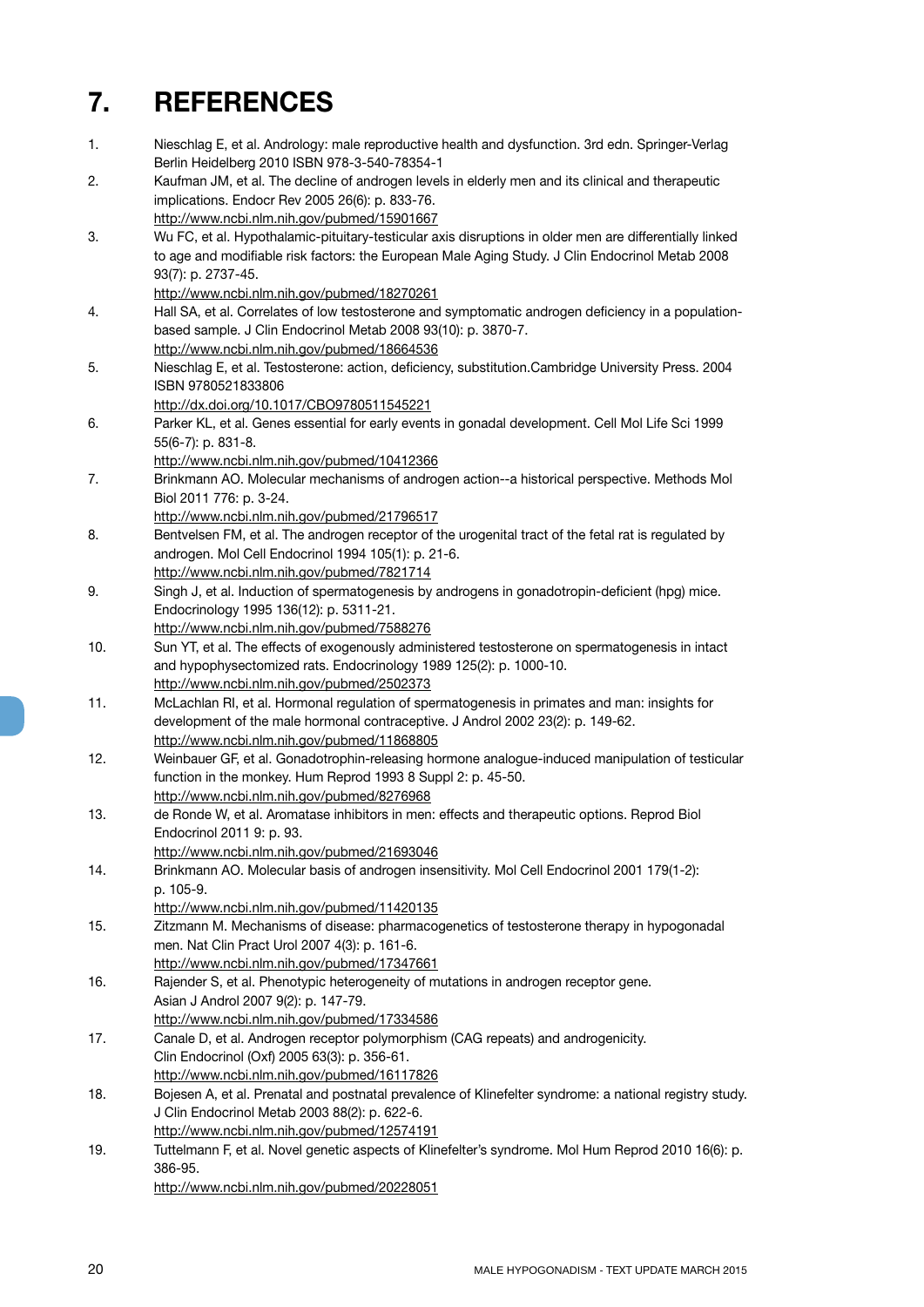| 20. | Eberhard J, et al. Risk factors for post-treatment hypogonadism in testicular cancer patients.        |
|-----|-------------------------------------------------------------------------------------------------------|
|     | Eur J Endocrinol 2008 158(4): p. 561-70.                                                              |
|     | http://www.ncbi.nlm.nih.gov/pubmed/18362304                                                           |
| 21. | Nord C, et al. Gonadal hormones in long-term survivors 10 years after treatment for unilateral        |
|     | testicular cancer. Eur Urol 2003 44(3): p. 322-8.                                                     |
|     | http://www.ncbi.nlm.nih.gov/pubmed/12932930                                                           |
| 22. | Puhse G, et al. Testosterone deficiency in testicular germ-cell cancer patients is not influenced by  |
|     |                                                                                                       |
|     | oncological treatment. Int J Androl 2011 34(5 Pt 2): p. e351-7.                                       |
|     | http://www.ncbi.nlm.nih.gov/pubmed/21062302                                                           |
| 23. | Behre H, et al. Behre H, et al. Andrology: male reproductive health and dysfunction. 3rd edn.         |
|     | Springer-Verlag Berlin Heidelberg 2010 ISBN 978-3-540-78354-1 p. 169-192.                             |
| 24. | Pitteloud N, et al. Complex genetics in idiopathic hypogonadotropic hypogonadism. Front Horm          |
|     | Res 2010 39: p. 142-53.                                                                               |
|     | http://www.ncbi.nlm.nih.gov/pubmed/20389092                                                           |
| 25. | SedImeyer IL, et al. Pedigree analysis of constitutional delay of growth and maturation:              |
|     | determination of familial aggregation and inheritance patterns. J Clin Endocrinol Metab 2002 87(12):  |
|     | p. 5581-6.                                                                                            |
|     | http://www.ncbi.nlm.nih.gov/pubmed/12466356                                                           |
| 26. | Nieschlag E, et al. Investigation, treatment and monitoring of late-onset hypogonadism in males.      |
|     | ISA, ISSAM, and EAU recommendations. Eur Urol 2005 48(1): p. 1-4.                                     |
|     | http://www.ncbi.nlm.nih.gov/pubmed/15951102                                                           |
| 27. | Wang C, et al. Investigation, treatment, and monitoring of late-onset hypogonadism in males: ISA,     |
|     | ISSAM, EAU, EAA, and ASA recommendations. Eur Urol 2009 55(1): p. 121-30. [no abstract]               |
|     | http://www.ncbi.nlm.nih.gov/pubmed/18762364                                                           |
| 28. | Nieschlag E, et al., Disorders at the testicular level. Andrology: male reproductive health and       |
|     |                                                                                                       |
|     | dysfunction. 3rd edn.Springer-Verlag Berlin Heidelberg 2010 ISBN 978-3-540-78354-1 p. 193-238.        |
| 29. | Buchter D, et al. Pulsatile GnRH or human chorionic gonadotropin/human menopausal                     |
|     | gonadotropin as effective treatment for men with hypogonadotropic hypogonadism: a review of 42        |
|     | cases. Eur J Endocrinol 1998 139(3): p. 298-303.                                                      |
|     | http://www.ncbi.nlm.nih.gov/pubmed/9758439                                                            |
| 30. | Sykiotis GP, et al. Congenital idiopathic hypogonadotropic hypogonadism: evidence of defects in       |
|     | the hypothalamus, pituitary, and testes. J Clin Endocrinol Metab 2010 95(6): p. 3019-27.              |
|     | http://www.ncbi.nlm.nih.gov/pubmed/20382682                                                           |
| 31. | Huhtaniemi I, et al. Gonadotrophin resistance. Best Pract Res Clin Endocrinol Metab 2006 20(4):       |
|     | p. 561-76.                                                                                            |
|     | http://www.ncbi.nlm.nih.gov/pubmed/17161332                                                           |
| 32. | Bhasin S, et al. Testosterone therapy in men with androgen deficiency syndromes: an Endocrine         |
|     | Society clinical practice guideline. J Clin Endocrinol Metab 2010 95(6): p. 2536-59.                  |
|     | http://www.ncbi.nlm.nih.gov/pubmed/20525905                                                           |
| 33. | Rosner W, et al. Position statement: Utility, limitations, and pitfalls in measuring testosterone: an |
|     | Endocrine Society position statement. J Clin Endocrinol Metab 2007 92(2): p. 405-13.                  |
|     | http://www.ncbi.nlm.nih.gov/pubmed/17090633                                                           |
| 34. | Rosner W, et al. Toward excellence in testosterone testing: a consensus statement.                    |
|     | J Clin Endocrinol Metab 2010 95(10): p. 4542-8.                                                       |
|     | http://www.ncbi.nlm.nih.gov/pubmed/20926540                                                           |
| 35. | Wang C, et al. Measurement of total serum testosterone in adult men: comparison of current            |
|     | laboratory methods versus liquid chromatography-tandem mass spectrometry.                             |
|     | J Clin Endocrinol Metab 2004 89(2): p. 534-43.                                                        |
|     |                                                                                                       |
|     | http://www.ncbi.nlm.nih.gov/pubmed/14764758                                                           |
| 36. | Bhasin S, et al. Testosterone dose-response relationships in healthy young men.                       |
|     | Am J Physiol Endocrinol Metab 2001 281(6): p. E1172-81.                                               |
|     | http://www.ncbi.nlm.nih.gov/pubmed/11701431                                                           |
| 37. | Wu FC, et al. Identification of late-onset hypogonadism in middle-aged and elderly men.               |
|     | N Engl J Med 2010 363(2): p. 123-35.                                                                  |
|     | http://www.ncbi.nlm.nih.gov/pubmed/20554979                                                           |
| 38. | Vesper HW, et al. Interlaboratory comparison study of serum total testosterone [corrected]            |
|     | measurements performed by mass spectrometry methods. Steroids 2009 74(6): p. 498-503.                 |
|     | http://www.ncbi.nlm.nih.gov/pubmed/19428438                                                           |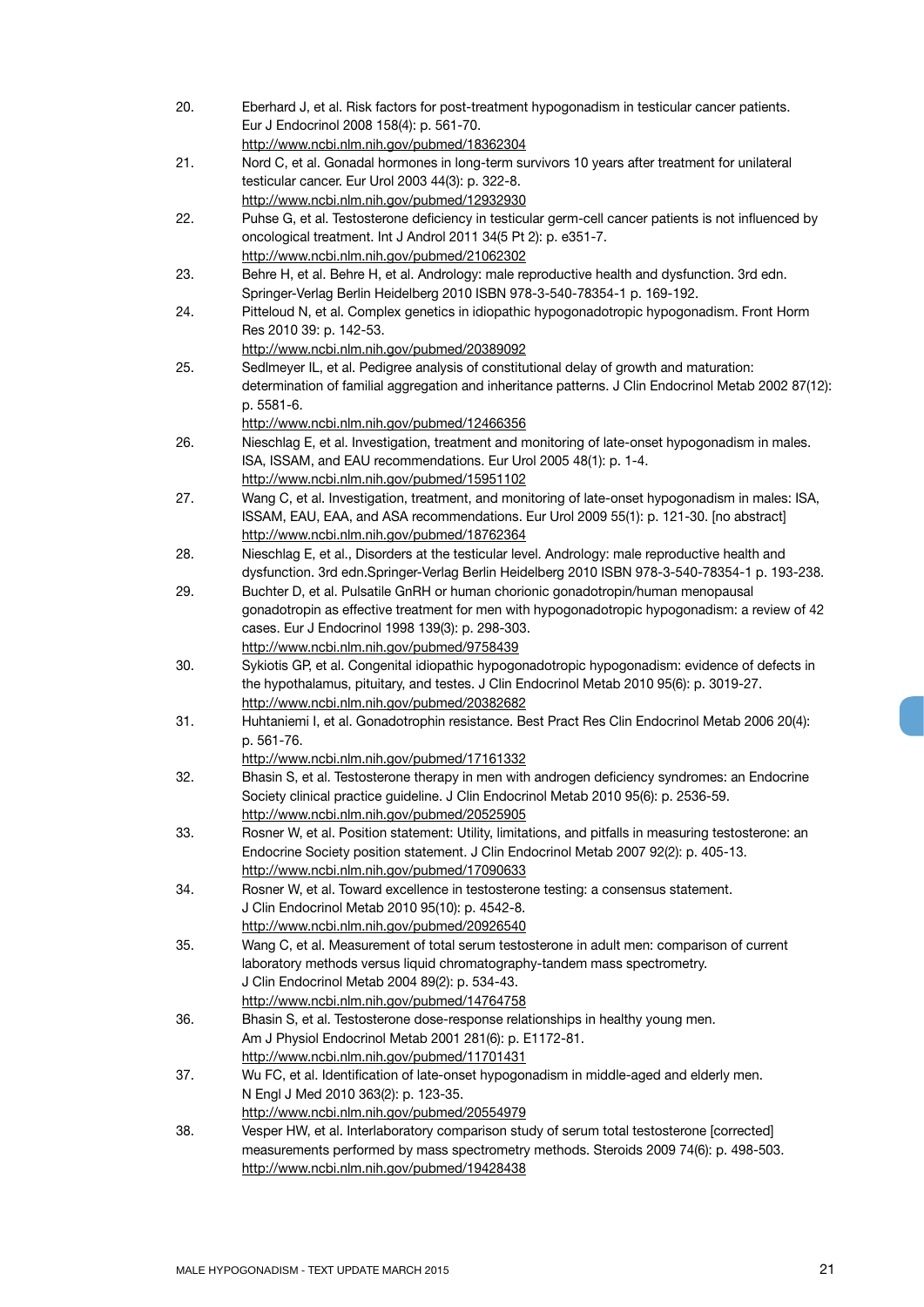- 39. Bremner WJ, et al. Loss of circadian rhythmicity in blood testosterone levels with aging in normal men. J Clin Endocrinol Metab 1983 56(6): p. 1278-81. http://www.ncbi.nlm.nih.gov/pubmed/6841562
- 40. Buvat J, et al. Endocrine screening in 1,022 men with erectile dysfunction: clinical significance and cost-effective strategy. J Urol 1997 158(5): p. 1764-7. http://www.ncbi.nlm.nih.gov/pubmed/9334596
- 41. Moore C, et al. The Aging Males' Symptoms scale (AMS) as outcome measure for treatment of androgen deficiency. Eur Urol 2004 46(1): p. 80-7. http://www.ncbi.nlm.nih.gov/pubmed/15183551
- 42. Morley JE, et al. Validation of a screening questionnaire for androgen deficiency in aging males. Metabolism 2000 49(9): p. 1239-42.

http://www.ncbi.nlm.nih.gov/pubmed/11016912

- 43. Smith KW, et al. Construction and field validation of a self-administered screener for testosterone deficiency (hypogonadism) in ageing men. Clin Endocrinol (Oxf) 2000 53(6): p. 703-11. http://www.ncbi.nlm.nih.gov/pubmed/11155092
- 44. Bhasin S, et al. Reference ranges for testosterone in men generated using liquid chromatography tandem mass spectrometry in a community-based sample of healthy nonobese young men in the Framingham Heart Study and applied to three geographically distinct cohorts. J Clin Endocrinol Metab 2011 96(8): p. 2430-9.

http://www.ncbi.nlm.nih.gov/pubmed/21697255

- 45. Traggiai C, et al. Delayed puberty. Best Pract Res Clin Endocrinol Metab 2002 16(1): p. 139-51. http://www.ncbi.nlm.nih.gov/pubmed/11987904
- 46. Lanfranco F, et al. Klinefelter's syndrome. Lancet 2004 364(9430): p. 273-83. http://www.ncbi.nlm.nih.gov/pubmed/15262106
- 47. Zitzmann M, et al. Association of specific symptoms and metabolic risks with serum testosterone in older men. J Clin Endocrinol Metab 2006 91(11): p. 4335-43. http://www.ncbi.nlm.nih.gov/pubmed/16926258
- 48. Caminiti G, et al. Effect of long-acting testosterone treatment on functional exercise capacity, skeletal muscle performance, insulin resistance, and baroreflex sensitivity in elderly patients with chronic heart failure a double-blind, placebo-controlled, randomized study. J Am Coll Cardiol 2009 54(10): p. 919-27.
- http://www.ncbi.nlm.nih.gov/pubmed/19712802
- 49. Saad F, et al. Onset of effects of testosterone treatment and time span until maximum effects are achieved. Eur J Endocrinol 2011 165(5): p. 675-85.
- http://www.ncbi.nlm.nih.gov/pubmed/21753068
- 50. Storer TW, et al. Changes in muscle mass, muscle strength, and power but not physical function are related to testosterone dose in healthy older men. J Am Geriatr Soc 2008 56(11): p. 1991-9. http://www.ncbi.nlm.nih.gov/pubmed/18795988
- 51. Isidori AM, et al. Effects of testosterone on body composition, bone metabolism and serum lipid profile in middle-aged men: a meta-analysis. Clin Endocrinol (Oxf) 2005 63(3): p. 280-93. http://www.ncbi.nlm.nih.gov/pubmed/16117815
- 52. Tracz MJ, et al. Testosterone use in men and its effects on bone health. A systematic review and meta-analysis of randomized placebo-controlled trials. J Clin Endocrinol Metab 2006 91(6): p. 2011-6.

http://www.ncbi.nlm.nih.gov/pubmed/16720668

- 53. Saad F, et al. Long-term treatment of hypogonadal men with testosterone produces substantial and sustained weight loss. Obesity (Silver Spring) 2013 21(10): p. 1975-81. http://www.ncbi.nlm.nih.gov/pubmed/23512691
- 54. Traish AM, et al. Long-term testosterone therapy in hypogonadal men ameliorates elements of the metabolic syndrome: an observational, long-term registry study. Int J Clin Pract 2014 68(3): p. 314-29.

http://www.ncbi.nlm.nih.gov/pubmed/24127736

- 55. Kapoor D, et al. Testosterone replacement therapy improves insulin resistance, glycaemic control, visceral adiposity and hypercholesterolaemia in hypogonadal men with type 2 diabetes. Eur J Endocrinol 2006 154(6): p. 899-906. http://www.ncbi.nlm.nih.gov/pubmed/16728551
- 56. Muraleedharan V, et al. Testosterone deficiency is associated with increased risk of mortality and testosterone replacement improves survival in men with type 2 diabetes. Eur J Endocrinol 2013 169(6): p. 725-33. http://www.ncbi.nlm.nih.gov/pubmed/23999642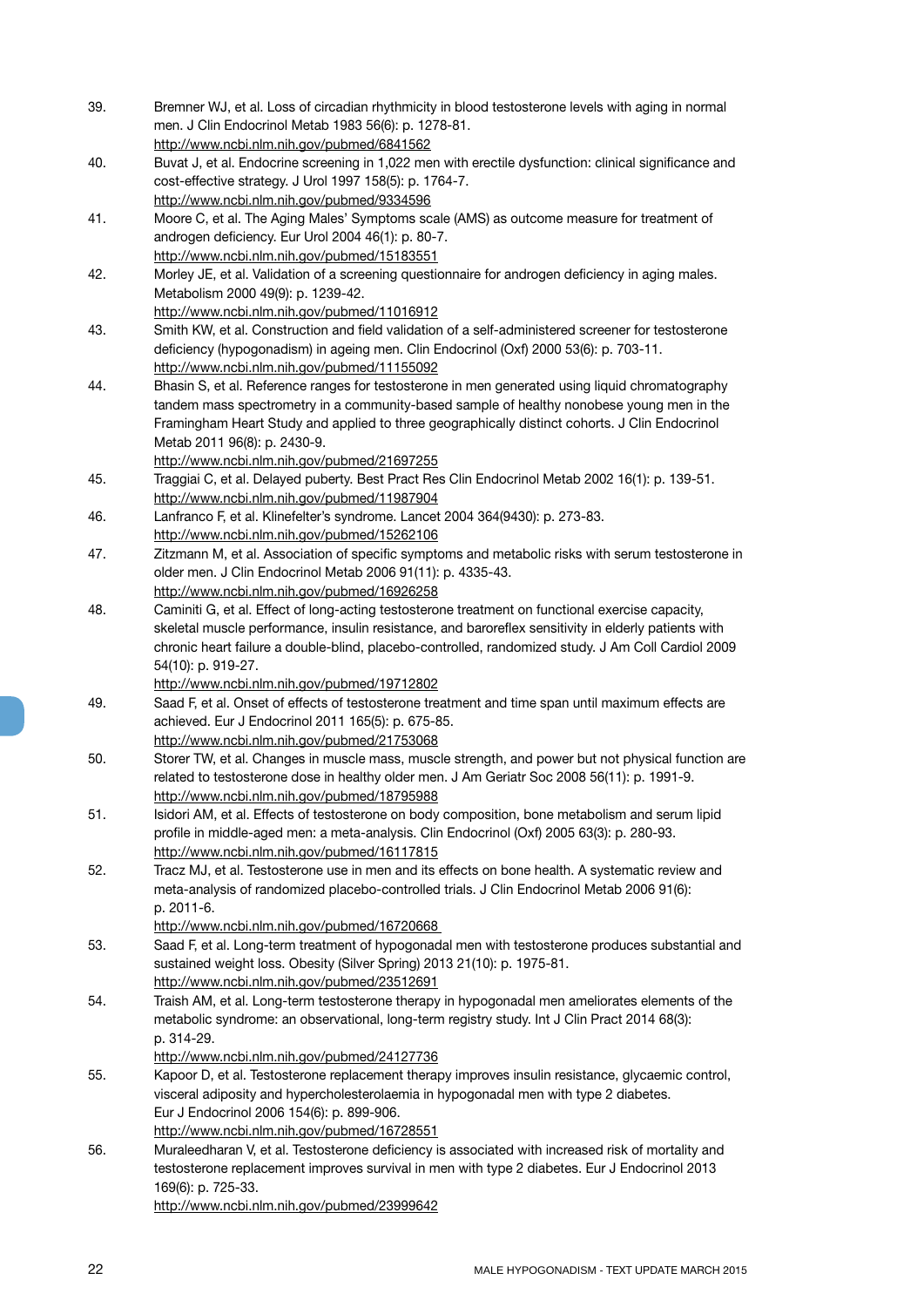57. Araujo AB, et al. Clinical review: Endogenous testosterone and mortality in men: a systematic review and meta-analysis. J Clin Endocrinol Metab 2011 96(10): p. 3007-19. http://www.ncbi.nlm.nih.gov/pubmed/21816776 58. Corona G, et al. Cardiovascular risk associated with testosterone-boosting medications: a systematic review and meta-analysis. Expert Opin Drug Saf 2014 13(10): p. 1327-51. http://www.ncbi.nlm.nih.gov/pubmed/25139126 59. Haring R, et al. Association of low testosterone levels with all-cause mortality by different cut-offs from recent studies. Eur Heart J. 2010 Jun;31(12):1494-501. http://www.ncbi.nlm.nih.gov/pubmed/20164245 60. Morgentaler A. Testosterone, cardiovascular risk, and hormonophobia. J Sex Med 2014 11(6): p. 1362-6. http://www.ncbi.nlm.nih.gov/pubmed/24787518 61. Yeap BB, et al. In older men an optimal plasma testosterone is associated with reduced all-cause mortality and higher dihydrotestosterone with reduced ischemic heart disease mortality, while estradiol levels do not predict mortality. J Clin Endocrinol Metab 2014 99(1): p. E9-18. http://www.ncbi.nlm.nih.gov/pubmed/24257908 62. Bolona ER, et al. Testosterone use in men with sexual dysfunction: a systematic review and metaanalysis of randomized placebo-controlled trials. Mayo Clin Proc 2007 82(1): p. 20-8. http://www.ncbi.nlm.nih.gov/pubmed/17285782 63. Moon du G, et al. The efficacy and safety of testosterone undecanoate (Nebido((R))) in testosterone deficiency syndrome in Korean: a multicenter prospective study. J Sex Med 2010 7(6): p. 2253-60. http://www.ncbi.nlm.nih.gov/pubmed/20345732 64. Yassin AA, et al. Testosterone undecanoate restores erectile function in a subset of patients with venous leakage: a series of case reports. J Sex Med 2006 3(4): p. 727-35. http://www.ncbi.nlm.nih.gov/pubmed/16839330 65. Corona G, et al. Testosterone supplementation and sexual function: a meta-analysis study. J Sex Med 2014 11(6): p. 1577-92. http://www.ncbi.nlm.nih.gov/pubmed/24697970 66. Giltay EJ, et al. Effects of testosterone supplementation on depressive symptoms and sexual dysfunction in hypogonadal men with the metabolic syndrome. J Sex Med 2010 7(7): p. 2572-82. http://www.ncbi.nlm.nih.gov/pubmed/20524974 67. Zitzmann M, et al. Changes in cerebral glucose metabolism and visuospatial capability in hypogonadal males under testosterone substitution therapy. Exp Clin Endocrinol Diabetes 2001 109(5): p. 302-4. http://www.ncbi.nlm.nih.gov/pubmed/11507655 68. Amanatkar HR, et al. Impact of exogenous testosterone on mood: a systematic review and metaanalysis of randomized placebo-controlled trials. Ann Clin Psychiatry 2014 26(1): p. 19-32. http://www.ncbi.nlm.nih.gov/pubmed/24501728 69. Bassil N, et al. The benefits and risks of testosterone replacement therapy: a review. Ther Clin Risk Manag 2009 5(3): p. 427-48. http://www.ncbi.nlm.nih.gov/pubmed/19707253 70. Calof OM, et al. Adverse events associated with testosterone replacement in middle-aged and older men: a meta-analysis of randomized, placebo-controlled trials. J Gerontol A Biol Sci Med Sci 2005 60(11): p. 1451-7. http://www.ncbi.nlm.nih.gov/pubmed/16339333 71. Parsons JK, et al. Serum testosterone and the risk of prostate cancer: potential implications for testosterone therapy. Cancer Epidemiol Biomarkers Prev 2005 14(9): p. 2257-60. http://www.ncbi.nlm.nih.gov/pubmed/16172240 72. Wang C, et al. Pharmacokinetics and safety of long-acting testosterone undecanoate injections in hypogonadal men: an 84-week phase III clinical trial. J Androl 2010 31(5): p. 457-65. http://www.ncbi.nlm.nih.gov/pubmed/20133964 73. Bhasin S, et al. Clinical review 85: Emerging issues in androgen replacement therapy. J Clin Endocrinol Metab 1997 82(1): p. 3-8. http://www.ncbi.nlm.nih.gov/pubmed/8989221 74. Comhaire FH. Andropause: hormone replacement therapy in the ageing male. Eur Urol 2000 38(6): p. 655-62. [no abstract] http://www.ncbi.nlm.nih.gov/pubmed/11111180 75. Lakshman KM, et al. Safety and efficacy of testosterone gel in the treatment of male hypogonadism. Clin Interv Aging 2009 4: p. 397-412. http://www.ncbi.nlm.nih.gov/pubmed/19966909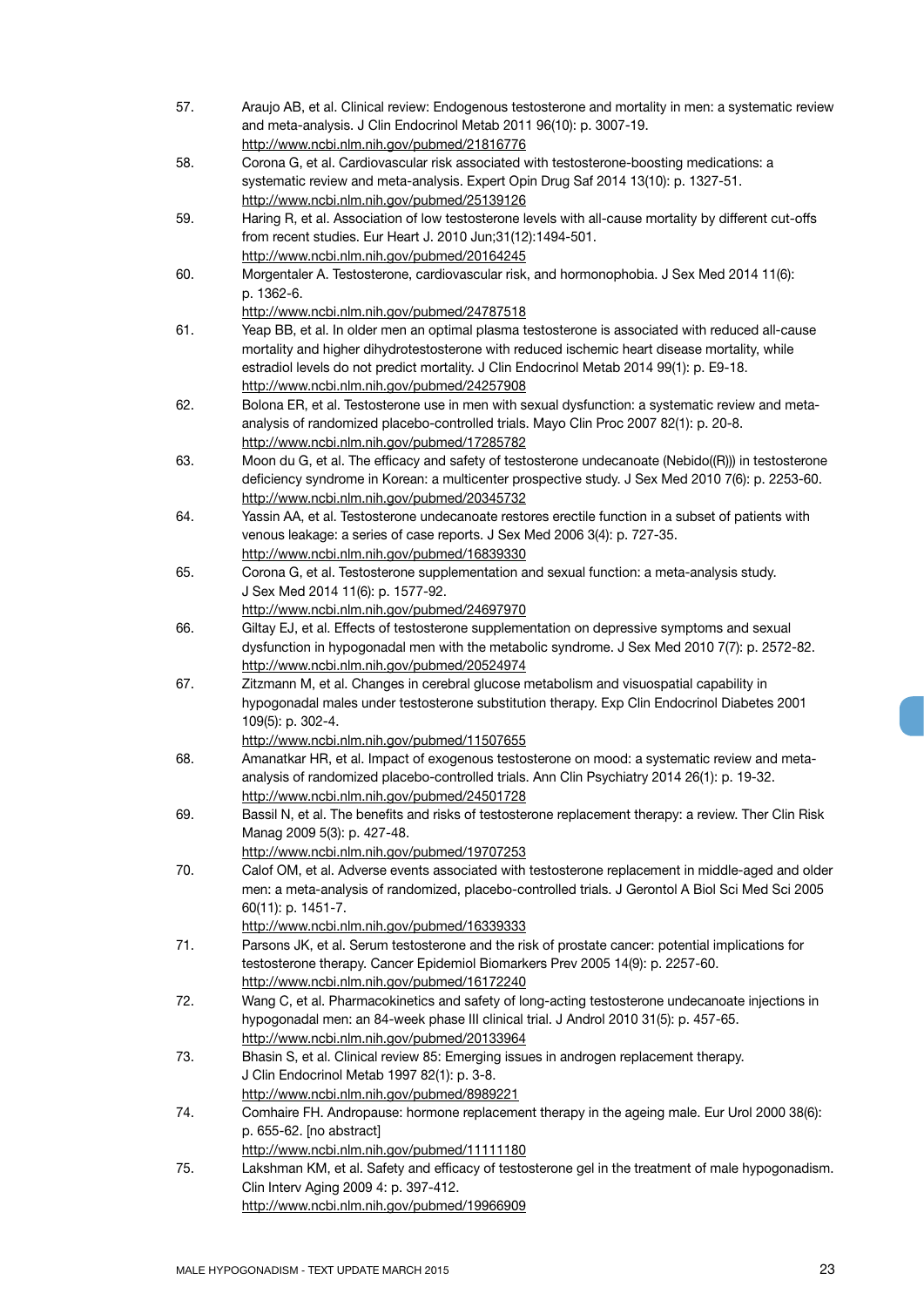- 76. Swerdloff RS, et al. Transdermal androgens: pharmacology and applicability to hypogonadal elderly men. J Endocrinol Invest 2005 28(3 Suppl): p. 112-6. http://www.ncbi.nlm.nih.gov/pubmed/16042369
- 77. Muram D, et al. Comparability of single measurements of serum testosterone to the 24-hour cavg in patients using testosterone 2% solution. J Sex Med 2014 11(11): p. 2826-9. http://www.ncbi.nlm.nih.gov/pubmed/25123851
- 78. Muram D, et al. Skin reactions in a phase 3 study of a testosterone topical solution applied to the axilla in hypogonadal men. Curr Med Res Opin 2012 28(5): p. 761-6. http://www.ncbi.nlm.nih.gov/pubmed/22458919
- 79. Wang C, et al. Efficacy and safety of the 2% formulation of testosterone topical solution applied to the axillae in androgen-deficient men. Clin Endocrinol (Oxf) 2011 75(6): p. 836-43. http://www.ncbi.nlm.nih.gov/pubmed/21689131
- 80. Salehian B, et al. Pharmacokinetics, bioefficacy, and safety of sublingual testosterone cyclodextrin in hypogonadal men: comparison to testosterone enanthate--a clinical research center study. J Clin Endocrinol Metab 1995 80(12): p. 3567-75.

http://www.ncbi.nlm.nih.gov/pubmed/8530600

- 81. Wang C, et al. New testosterone buccal system (Striant) delivers physiological testosterone levels: pharmacokinetics study in hypogonadal men. J Clin Endocrinol Metab 2004 89(8): p. 3821-9. http://www.ncbi.nlm.nih.gov/pubmed/15292312
- 82. Jockenhovel F, et al. Pharmacokinetics and pharmacodynamics of subcutaneous testosterone implants in hypogonadal men. Clin Endocrinol (Oxf) 1996 45(1): p. 61-71. http://www.ncbi.nlm.nih.gov/pubmed/8796140
- 83. Kelleher S, et al. Influence of implantation site and track geometry on the extrusion rate and pharmacology of testosterone implants. Clin Endocrinol (Oxf) 2001 55(4): p. 531-6. http://www.ncbi.nlm.nih.gov/pubmed/11678837
- 84. Johansen Taber KA, et al. Male breast cancer: risk factors, diagnosis, and management (Review). Oncol Rep 2010 24(5): p. 1115-20. http://www.ncbi.nlm.nih.gov/pubmed/20878100
- 85. Medras M, et al. Breast cancer and long-term hormonal treatment of male hypogonadism. Breast Cancer Res Treat 2006 96(3): p. 263-5.

http://www.ncbi.nlm.nih.gov/pubmed/16418796

- 86. Severi G, et al. Circulating steroid hormones and the risk of prostate cancer. Cancer Epidemiol Biomarkers Prev 2006 15(1): p. 86-91.
	- http://www.ncbi.nlm.nih.gov/pubmed/16434592
- 87. Stattin P, et al. High levels of circulating testosterone are not associated with increased prostate cancer risk: a pooled prospective study. Int J Cancer 2004 108(3): p. 418-24. http://www.ncbi.nlm.nih.gov/pubmed/14648709
- 88. Marks LS, et al. Effect of testosterone replacement therapy on prostate tissue in men with late-onset hypogonadism: a randomized controlled trial. JAMA 2006 296(19): p. 2351-61. http://www.ncbi.nlm.nih.gov/pubmed/17105798
- 89. Shabsigh R, et al. Testosterone therapy in hypogonadal men and potential prostate cancer risk: a systematic review. Int J Impot Res 2009 21(1): p. 9-23. http://www.ncbi.nlm.nih.gov/pubmed/18633357
- 90. Cooper CS, et al. Effect of exogenous testosterone on prostate volume, serum and semen prostate specific antigen levels in healthy young men. J Urol 1998 159(2): p. 441-3. http://www.ncbi.nlm.nih.gov/pubmed/9649259
- 91. Fernandez-Balsells MM, et al. Clinical review 1: Adverse effects of testosterone therapy in adult men: a systematic review and meta-analysis. J Clin Endocrinol Metab 2010 95(6): p. 2560-75. http://www.ncbi.nlm.nih.gov/pubmed/20525906
- 92. Kaplan AL, et al. Testosterone replacement therapy following the diagnosis of prostate cancer: outcomes and utilization trends. J Sex Med 2014 11(4): p. 1063-70. http://www.ncbi.nlm.nih.gov/pubmed/24443943
- 93. Morgentaler A. Testosterone therapy in men with prostate cancer: scientific and ethical considerations. J Urol 2009 181(3): p. 972-9. http://www.ncbi.nlm.nih.gov/pubmed/19150547
- 94. Morgentaler A, et al. Should hypogonadal men with prostate cancer receive testosterone? J Urol 2010 184(4): p. 1257-60. [no abstract] http://www.ncbi.nlm.nih.gov/pubmed/20723918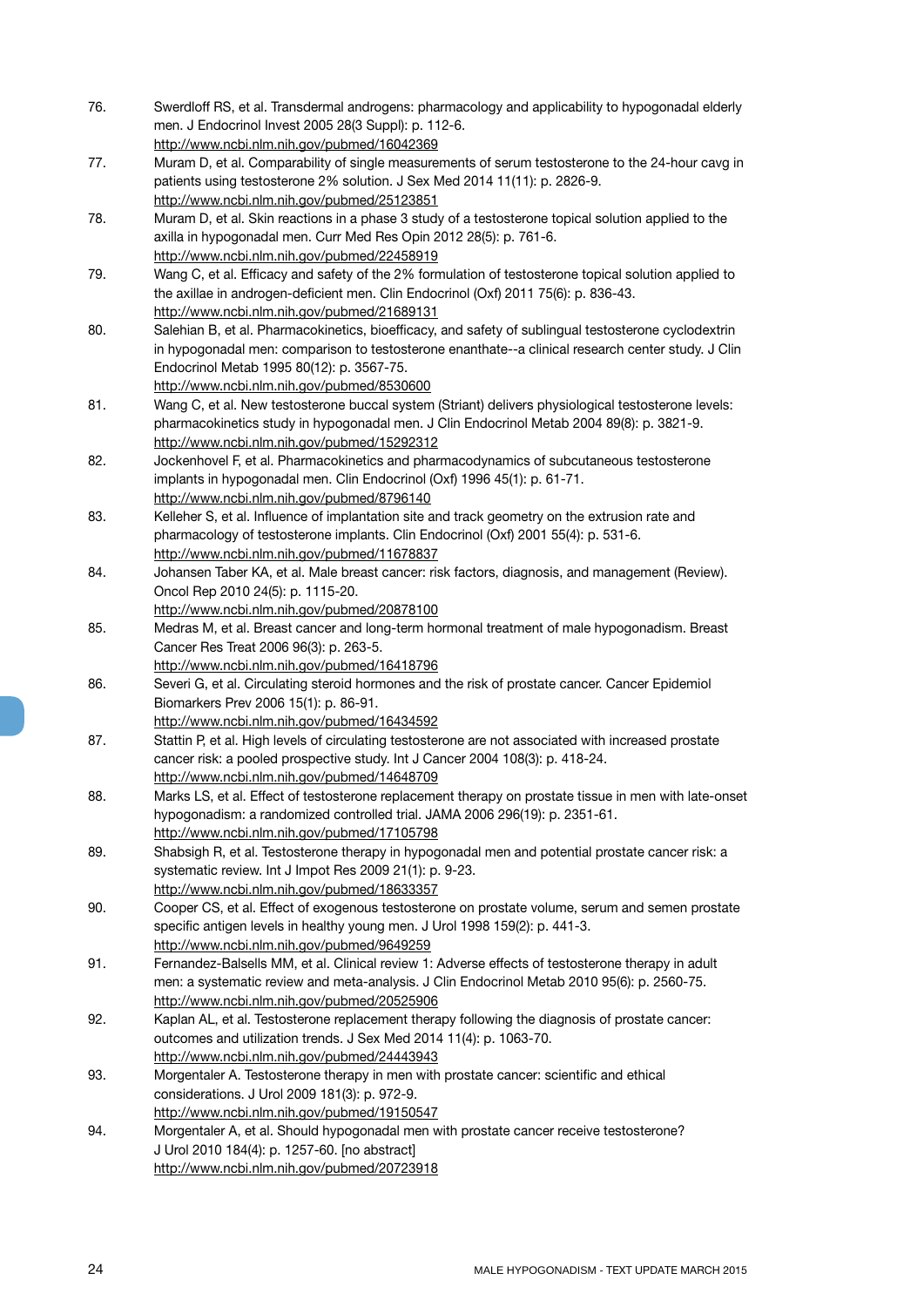| 95.  | Aversa A, et al. Cardiometabolic complications after androgen deprivation therapy in a man with<br>prostate cancer: effects of 3 years intermittent testosterone supplementation. Front Endocrinol |
|------|----------------------------------------------------------------------------------------------------------------------------------------------------------------------------------------------------|
|      | (Lausanne) 2012 3: p. 17.<br>http://www.ncbi.nlm.nih.gov/pubmed/22645517                                                                                                                           |
| 96.  | Kaufman JM, et al. Androgen replacement after curative radical prostatectomy for prostate cancer                                                                                                   |
|      | in hypogonadal men. J Urol 2004 172(3): p. 920-2.                                                                                                                                                  |
|      | http://www.ncbi.nlm.nih.gov/pubmed/15310998                                                                                                                                                        |
| 97.  | Sarosdy MF. Testosterone replacement for hypogonadism after treatment of early prostate cancer                                                                                                     |
|      | with brachytherapy. Cancer 2007 109(3): p. 536-41.                                                                                                                                                 |
|      | http://www.ncbi.nlm.nih.gov/pubmed/17183557                                                                                                                                                        |
| 98.  | Muraleedharan V, et al. Testosterone and mortality. Clin Endocrinol (Oxf) 2014 81(4): p. 477-87.                                                                                                   |
|      | http://www.ncbi.nlm.nih.gov/pubmed/25041142                                                                                                                                                        |
| 99.  | Ohlsson C, et al. High serum testosterone is associated with reduced risk of cardiovascular events                                                                                                 |
|      | in elderly men. The MrOS (Osteoporotic Fractures in Men) study in Sweden. J Am Coll Cardiol 2011                                                                                                   |
|      | 58(16): p. 1674-81.                                                                                                                                                                                |
|      | http://www.ncbi.nlm.nih.gov/pubmed/21982312                                                                                                                                                        |
| 100. | Soisson V, et al. A J-shaped association between plasma testosterone and risk of ischemic arterial                                                                                                 |
|      | event in elderly men: the French 3C cohort study. Maturitas 2013 75(3): p. 282-8.                                                                                                                  |
| 101. | http://www.ncbi.nlm.nih.gov/pubmed/23706278<br>Jones TH. Testosterone deficiency: a risk factor for cardiovascular disease? Trends Endocrinol                                                      |
|      | Metab 2010 21(8): p. 496-503.                                                                                                                                                                      |
|      | http://www.ncbi.nlm.nih.gov/pubmed/20381374                                                                                                                                                        |
| 102. | Corona G, et al. Hypogonadism as a risk factor for cardiovascular mortality in men: a meta-analytic                                                                                                |
|      | study. Eur J Endocrinol 2011 165(5): p. 687-701.                                                                                                                                                   |
|      | http://www.ncbi.nlm.nih.gov/pubmed/21852391                                                                                                                                                        |
| 103. | Malkin CJ, et al. Low serum testosterone and increased mortality in men with coronary heart                                                                                                        |
|      | disease. Heart 2010 96(22): p. 1821-5.                                                                                                                                                             |
|      | http://www.ncbi.nlm.nih.gov/pubmed/20959649                                                                                                                                                        |
| 104. | Haddad RM, et al. Testosterone and cardiovascular risk in men: a systematic review and meta-                                                                                                       |
|      | analysis of randomized placebo-controlled trials. Mayo Clin Proc 2007 82(1): p. 29-39.                                                                                                             |
|      | http://www.ncbi.nlm.nih.gov/pubmed/17285783                                                                                                                                                        |
| 105. | Basaria S, et al. Adverse events associated with testosterone administration. N Engl J Med 2010                                                                                                    |
|      | 363(2): p. 109-22.                                                                                                                                                                                 |
| 106. | http://www.ncbi.nlm.nih.gov/pubmed/20592293                                                                                                                                                        |
|      | Finkle WD, et al. Increased risk of non-fatal myocardial infarction following testosterone therapy<br>prescription in men. PLoS One 2014 9(1): p. e85805.                                          |
|      | http://www.ncbi.nlm.nih.gov/pubmed/24489673                                                                                                                                                        |
| 107. | Vigen R, et al. Association of testosterone therapy with mortality, myocardial infarction, and stroke in                                                                                           |
|      | men with low testosterone levels. JAMA 2013 310(17): p. 1829-36.                                                                                                                                   |
|      | http://www.ncbi.nlm.nih.gov/pubmed/24193080                                                                                                                                                        |
| 108. | FDA. Briefing Information for the September 17, 2014 Joint Meeting of the Bone, Reproductive and                                                                                                   |
|      | Urologic Drugs Advisory Committee (BRUDAC) and the Drug Safety and Risk Management (DSaRM)                                                                                                         |
|      | Advisory Committee Meeting.                                                                                                                                                                        |
|      | http://www.fda.gov/AdvisoryCommittees/CommitteesMeetingMaterials/Drugs/                                                                                                                            |
|      | ReproductiveHealthDrugsAdvisoryCommittee/ucm412535.htm                                                                                                                                             |
| 109. | FDA. Advisory committee industry briefing document. Testosterone therapy. Bone, reproductive and                                                                                                   |
|      | urologic drugs advisory committee and the drug safety and risk management advisory committee.                                                                                                      |
|      | 2014                                                                                                                                                                                               |
|      | http://www.fda.gov/downloads/advisorycommittees/committeesmeetingmaterials/drugs/<br>reproductivehealthdrugsadvisorycommittee/ucm412537.pdf                                                        |
| 110. | Shores MM, et al. Testosterone treatment and mortality in men with low testosterone levels.                                                                                                        |
|      | J Clin Endocrinol Metab 2012 97(6): p. 2050-8.                                                                                                                                                     |
|      | http://www.ncbi.nlm.nih.gov/pubmed/22496507                                                                                                                                                        |
| 111. | Baillargeon J, et al. Risk of Myocardial Infarction in Older Men Receiving Testosterone Therapy. Ann                                                                                               |
|      | Pharmacother 2014 48(9): p. 1138-1144.                                                                                                                                                             |
|      | http://www.ncbi.nlm.nih.gov/pubmed/24989174                                                                                                                                                        |
| 112. | Gagnon DR, et al. Hematocrit and the risk of cardiovascular disease--the Framingham study: a                                                                                                       |
|      | 34-year follow-up. Am Heart J 1994 127(3): p. 674-82.                                                                                                                                              |
|      | http://www.ncbi.nlm.nih.gov/pubmed/8122618                                                                                                                                                         |